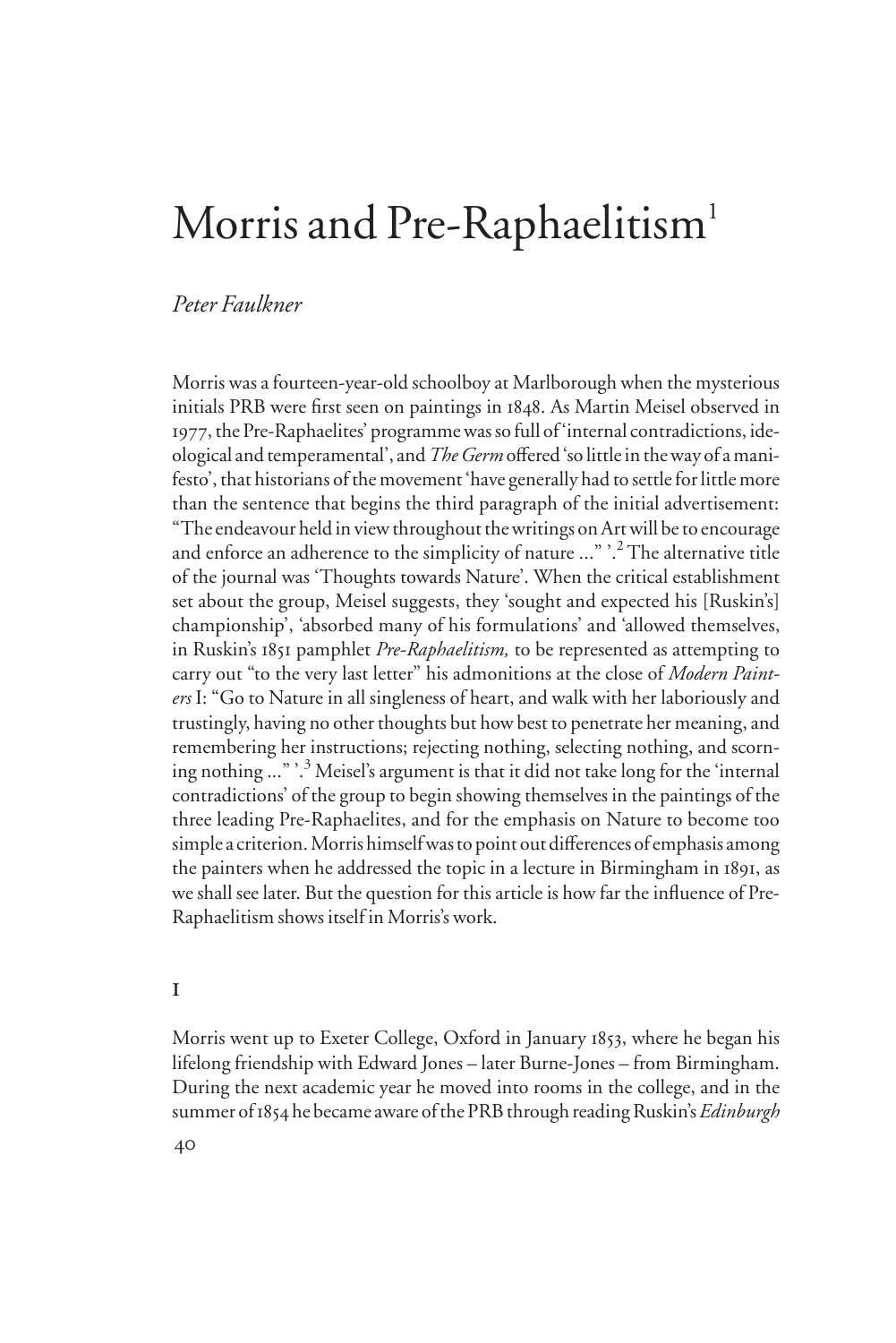*Lectures*. Burne-Jones later recalled that Morris 'ran in' with a copy of the book, enthusiastically reading aloud from it to him. Ruskin had written:

Pre-Raphaelitism has but one principle, that of absolute, uncompromising truth in all that it does, obtained by working everything, down to the most minute detail, from nature only ... Every Pre-Raphaelite landscape is painted to the last touch, in the open air from the thing itself. Every Pre-Raphaelite figure, however studied in expression, is a true portrait of some living person. Every minute accessory is painted in the same manner.<sup>4</sup>

Burne-Jones's recollection went on: 'And there we first saw about the Pre-Raphaelites, and there I first saw the name of Rossetti. So for many a day after that we talked of little else but paintings which we had never seen, and saddened the lives of our Pembroke [College] friends'. Soon after, Millais's *Return of the Dove to the Ark* was on view 'at Mr Wyatt's shop in the High Street', 'and then, Edward said, "we knew" '.<sup>5</sup> The young men wanted to align themselves with what they saw as the most exciting developments in the art of the time.

Morris spent part of his summer vacation from Oxford in 1854 in visiting Belgium and France with his sister Henrietta; they saw the late medieval paintings of the van Eycks, Memling and Roger van der Weyden, and the great cathedrals of Amiens, Beauvais, Chartres and Rouen. Linda Parry has observed that now Morris 'was able to study at first hand paintings, sculpture, tapestries and other forms of early medieval northern European decoration, which became his greatest artistic influence'.<sup>6</sup> The Northern preoccupation was to inflect his response to Pre-Raphaelitism, giving it a different focus from that of the painters, who responded more to Italy and the South; all shared a keen interest in history. Back in Oxford, Morris moved into rooms adjoining those of Burne-Jones, and in March 1855 he came of age, and inherited thirteen shares in Devon Great Consols, which gave him the large income of  $\pounds$ 741 in that year, while Burne-Jones 'spent whole days in Bagley Wood making minute and elaborate studies of flowers and foliage',<sup>7</sup> as advocated by Ruskin. The young men kept up their interest in Pre-Raphaelite painting. During the Easter vacation, Morris and Burne-Jones saw pictures by Millais and Madox Brown, including *The Last of England,* and around the same time a copy of the Pre-Raphaelite journal, *The Germ*. 8 In the Royal Academy in June Morris saw paintings by Brown, Dyce, Leighton, and Millais, while during the summer term in Oxford, Morris and Burne-Jones visited 'Mr. Coombes's collection at the Clarendon Press, which included two pictures by Holman Hunt and Rossetti's watercolour of Dante drawing the head of Beatrice'.<sup>9</sup> Thomas Coombe, the printer to the University, also owned Millais's *Christ in the Carpenter's Shop* and his *Return of the Dove to the Ark*, Collins's *Convent Thoughts* and Hunt's *Converted British Family.*<sup>10</sup>

The summer vacation of 1855 was spent with Burne-Jones and William Fulford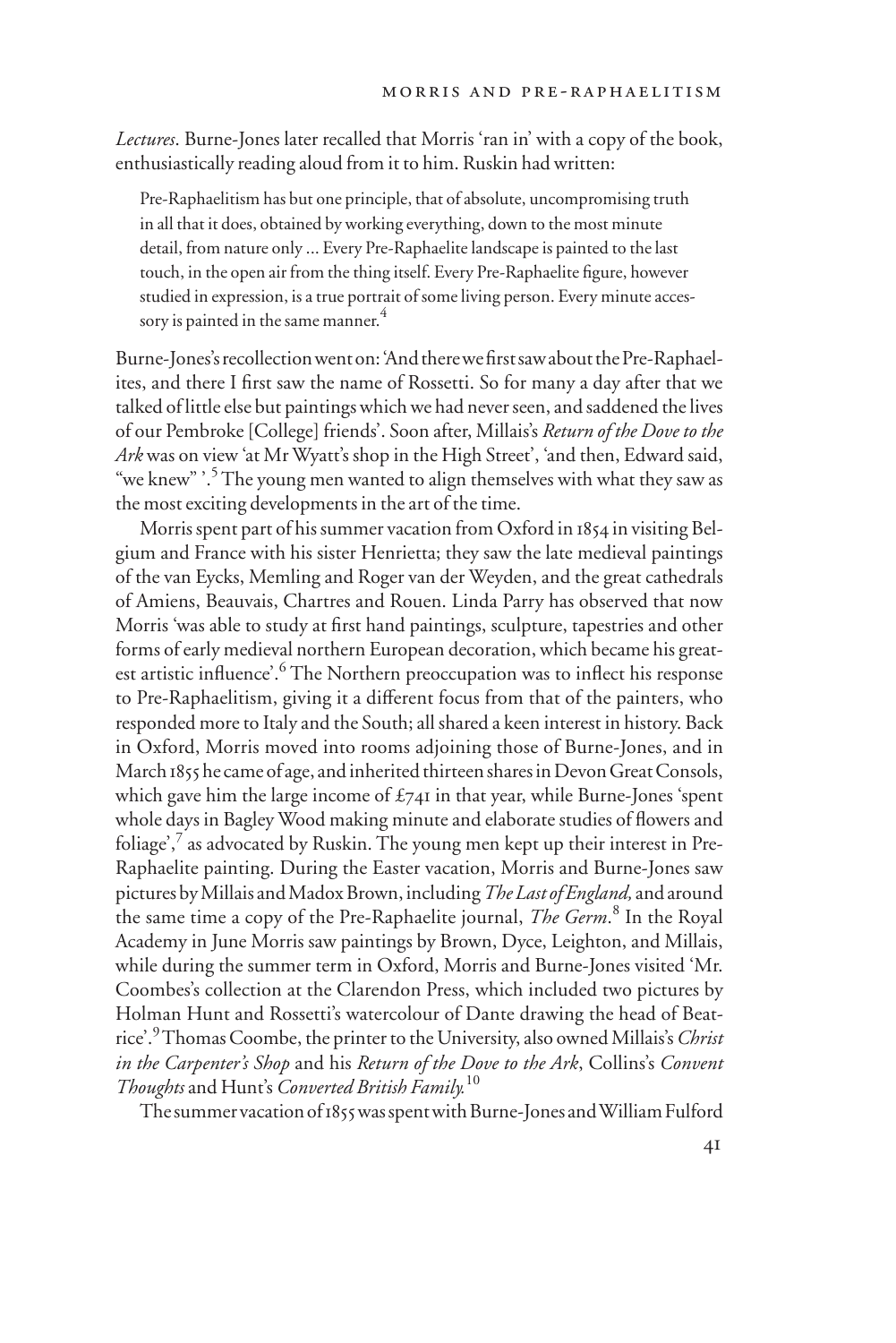in Northern France, where they were profoundly impressed by the great Gothic cathedrals of Amiens, Beauvais, Rouen and Chartres. Morris had visited the cathedrals during the previous summer, but now his response became deeper, and found expression in writings such as 'The Churches of North France: Shadows of Amiens'. The group also visited Paris, not an idea that appealed to Morris, but he was able to see and enjoy the medieval tapestries at the Hotel de Cluny. And at the Exposition Universelle the friends were, according to Fiona MacCarthy, 'excited to find seven Pre-Raphaelite paintings hanging in the Beaux-Arts section ... one by Collins, three by Millais and three by Hunt, including his *Light of the World*'.<sup>11</sup> It was at the end of this trip that Morris and Burne-Jones made their momentous decision not to devote their lives to the church but to art – Burne-Jones as a painter and Morris as an architect. Both returned to Oxford for the new academic year, and Morris took his pass degree in October/November 1855. In November also Morris and Cormell Price planned *The Oxford and Cambridge Magazine,*  made possible by Morris's recently inherited wealth*.* In it, in 1856, Morris published his early romances, accounts of the architecture he admired, and several poems. In 'The Story of the Unknown Church', as MacCarthy observes, 'Morris's descriptions of the gardens of the abbey – the roses, the convolvulus, great fiery nasturtiums, "great spires" of hollyhocks – have the pictorial fluency of one of his own chintzes; and as always with Morris his description of the beauties and the fruitfulness of nature is shot through with a sense of the erotic'.<sup>12</sup> Just before publication of the first number of the *Magazine*, in January 1856, Morris and Burne-Jones came across Rossetti's 'Maids of Elfenmere' illustration to William Allingham's *Day and Night Songs,* and Holman Hunt's illustration to Woolner's poem *My Beautiful Lady* in *The Germ*; these illustrations seemed deeply affecting to both men. $^{13}$ 

Morris entered the architectural practice of G.E. Street in Oxford in January 1856, where he met Philip Webb. By Easter 1856 Burne-Jones had met Rossetti and been greatly taken by his charm and enthusiasm for art; he began to paint, under Rossetti's guidance. Mackail records of this period that Morris 'became an ardent pupil, as he was already a keen admirer, of the Pre-Raphaelite school'.<sup>14</sup> He was wealthy enough by now to be able to buy works of art; thus in May he bought Arthur Hughes's *April Love* for £30 through the agency of Burne-Jones. Now Morris met Rossetti and also fell under his influence. In July he was writing: 'Rossetti says I ought to paint, he says I shall be able; now as he is a very great man, and speaks with authority and not as the scribes, I *must* try. I don't hope much, I must say, yet will try my best - he gave me practical advice on the subject'.<sup>15</sup> Still articled to Street, he began slowly: two self-portrait drawings date from this time. Soon Morris followed Burne-Jones to London, when Street moved his practice there in August 1856, and when Rossetti took him to Brown's studio in Kentish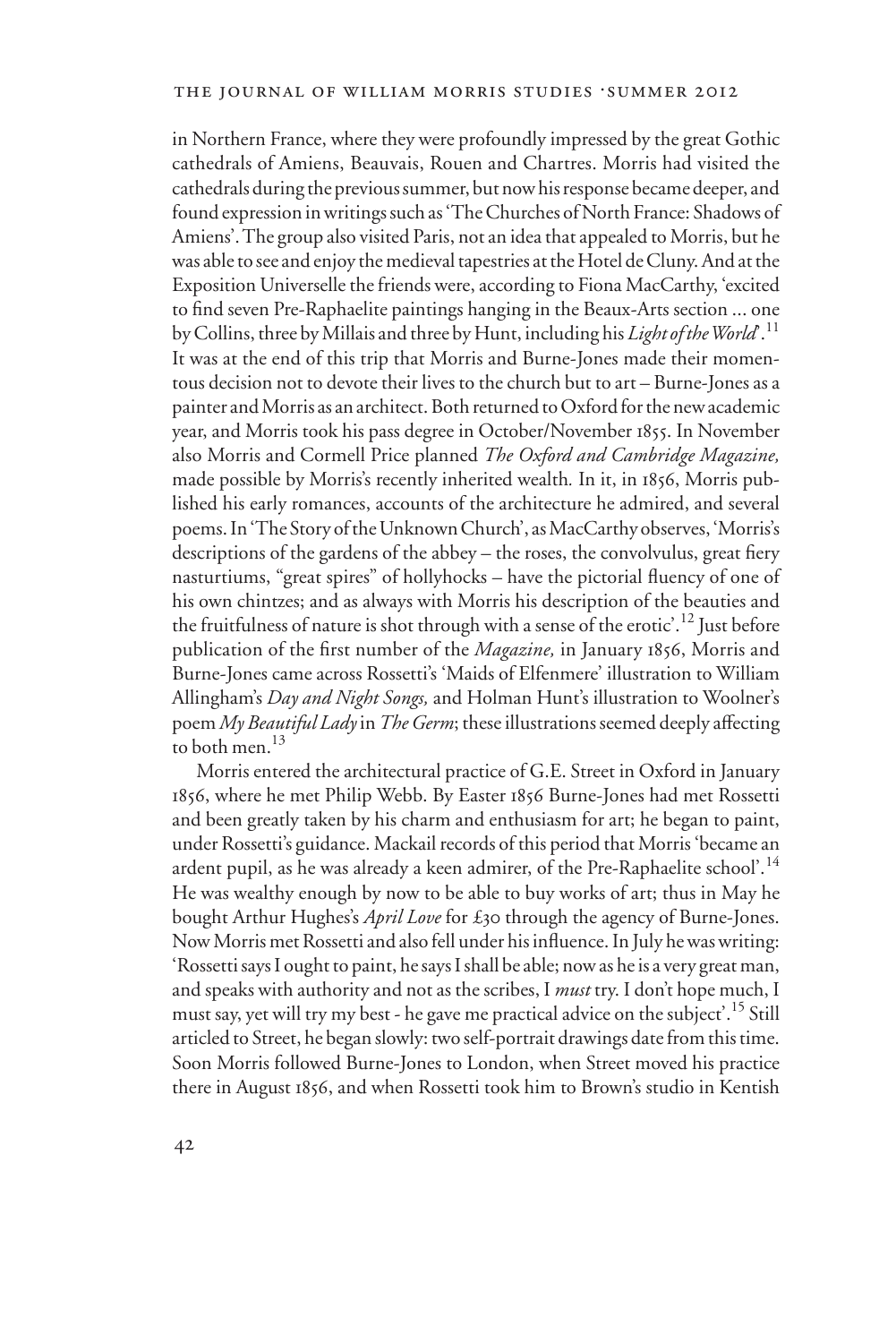Town, he bought *The Hayfield* for 40 guineas. Morris accompanied Street on a tour of the Low Countries in the autumn of 1856, but, encouraged by Rossetti, he left Street's practice and abandoned architecture at the end of the year. He and Burne-Jones took unfurnished rooms in Red Lion Square, for which they made their own painted furniture.

Morris worked at his drawing through the spring and summer of 1857, and in June began his first painting, a scene from Malory showing 'Sir Tristram after his illness in the Garden of King Mark's Palace recognised by the Dog he had given Iseult'. Rossetti told Bell Scott: 'It is being done all from nature of course, and I believe will turn out capitally'. But it seems unlikely that the painting was ever completed.<sup>16</sup> Morris continued to buy pictures, to Rossetti's delight-he told William Allingham, 'You know, he is a millionaire and buys pictures'.17 He bought several of what Ray Watkinson describes as Rossetti's 'new, brilliant, bizarre watercolours'.18 These included *The Blue Closet* and *The Tune of Seven Towers,* which stimulated poems by Morris with the same titles, as well as three others. During the summer of 1857, again under Rossetti's influence, Morris became involved in painting the Debating Chamber of the Oxford Union with murals on Arthurian themes; Morris's was *How Sir Palomydes loved La Belle Iseult*. <sup>19</sup> As is well known, the poor technique employed in the execution of the murals meant that they soon decayed. Morris got more pleasure from decorating the ceiling, as Burne-Jones related: 'he set to work upon the roof, making in a day a design for it which was a wonder to us for its originality and fitness, for he had never before designed anything of the kind, nor, I suppose, seen any ancient work to guide him. Indeed, all his life he hated the copying of ancient work as unfair to the old and stupid for the present, only good for inspiration and hope'.<sup>20</sup> Morris was discovering his true vocation. It was in Oxford at this time that he met Jane Burden, who was to be the model of his surviving painting *La Belle Yseult,* and later his wife.Work on the murals continued until the spring of 1858, by which time Morris had published his first book of poetry, *The Defence of Guenevere and Other Poems*. When Bell Scott visited the Debating Chamber in June, he found that the murals had already deteriorated; all that could be seen of Morris's was Tristram's head over a row of sunflowers.<sup>21</sup> Soon after, Morris began work on his portrait of Jane as *La Belle Iseult*, clearly in the Pre-Raphaelite mode. As Watkinson noted:

Some records have identified the subject in the past as Guenevere, but the scene, confirmed by May Morris, shows Iseult's mourning of Tristram's exile from King Mark's court. She stands wistful in her chamber, the little love-gift dog lying in Tristram's place in her bed. Down the side of her mirror is inscribed the word 'DOLOURS' – grief – and her crown has sprigs of rosemary for remembrance. $^{22}$ 

This is a Pre-Raphaelite painting, done with a great concern for detail and show-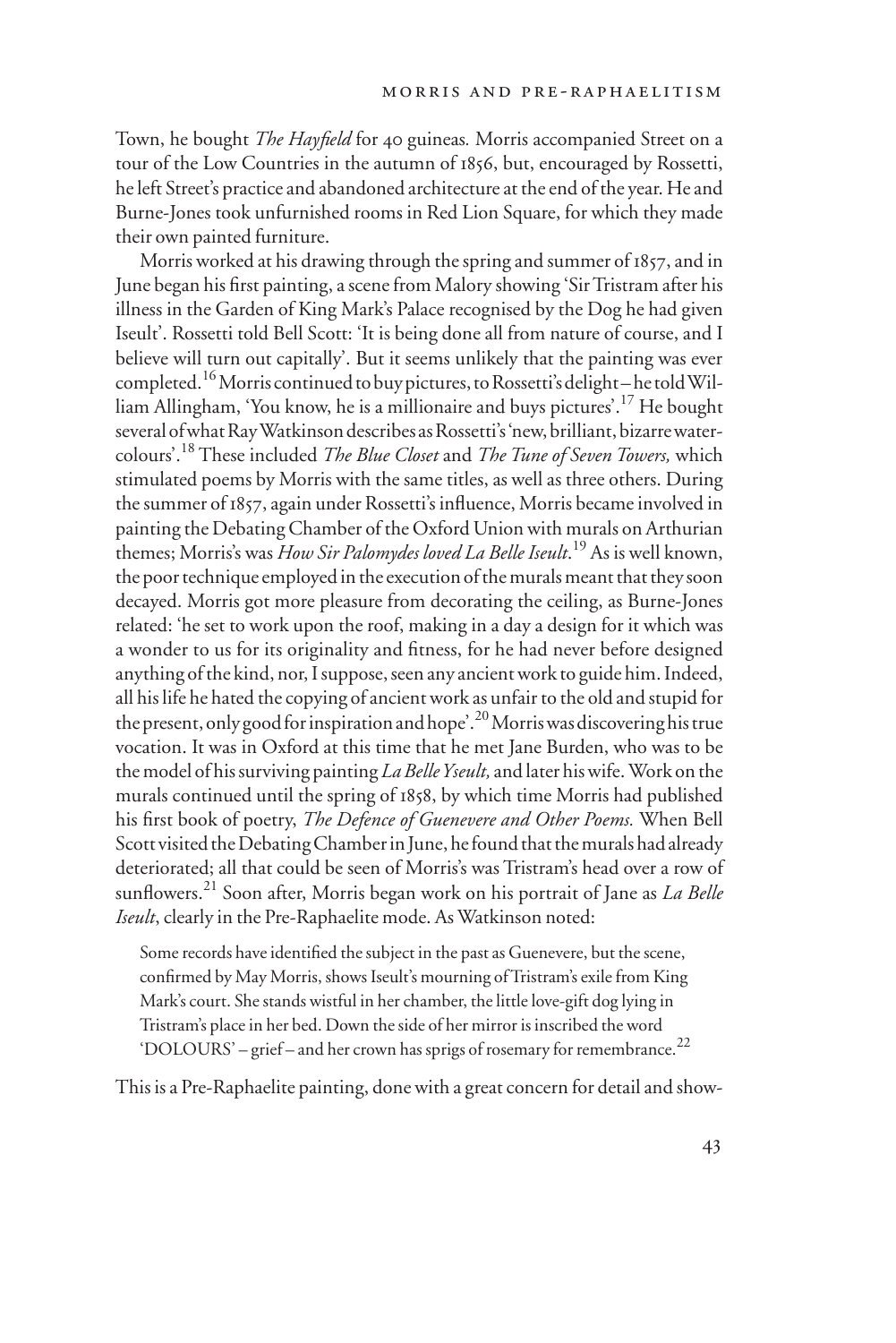ing many varieties of pattern. But it did not come easily: Philip Webb told W.R. Lethaby that Morris, 'after struggling over his picture for months, "hating the brute", threw it up'. It was not in painting that he was to find his fulfillment.<sup>23</sup>

#### ii

Morris had begun writing poetry at Oxford in 1855, and only three years later he had written enough to publish *The Defence of Guenevere and Other Poems,* dedicated to 'my friend Dante Gabriel Rossetti, Painter*'.* Some reviewers related the volume to Pre-Raphaelitism. Richard Garnett remarked that 'the Pre-Raphaelite poets and painters have made the Arthurian cycle their own, by a treatment ... strange and original',<sup>24</sup> and related the poems to 'certain alfresco illustrations of Arthurian romance attempted at Oxford by painters of this school'. Garnett also noted the resemblance of Morris's poems to 'the beautiful poems, contributed by the painter [Rossetti] to the defunct *Oxford and Cambridge Magazine'*, emphasising 'their richness of colouring, depth of pathos, poetical but eccentric conception, and loving elaboration of every minute detail'. *The Tablet* remarked that the book's dedication acknowledged 'the Pre-Rafaelite sympathies of the author'*,*  and that 'many passages read like descriptions of a Pre-Rafaelite picture' in their "fidelity to nature" in both 'the description of gestures, attitudes, features and garments' and in 'the language of their interlocutors'. More negatively, H.F. Chorley in *The Athenaeum* remarked that 'we must draw attention to his [Morris's] book of Pre-Raphaelite minstrelsy as to a curiosity which shows how far affectation may mislead an earnest man towards the fog-land of Art'. Similarly, the *Saturday Review* described Morris as 'the pre-Raffaelite poet. So he is hailed, we believe, by himself and the brotherhood'. The whole movement is condemned: 'when painters think it is their whole duty to work through a microscope, and try to paint every stain on every leaf, as well as every leaf on every tree, they not only forget what art is, but are ignorant of what artistic imitation is. This is extravagance is, we think, what Mr. Morris delights in'. Sir John Skelton later recalled having received a letter in 1860 from the editor of *Fraser's Magazine,* John Parker, remarking: 'For myself, I am sick of Rossetti and his whole school. I think them essentially unmanly, effeminate, mystical, affected and obscure. You ought really to say more as to Morris's obscurity and affectation'. A later critic, H.H. Statham, in his general and illuminating retrospective account of Morris's achievement in 1897, remarked that *The Defence of Guenevere* was 'essentially a representation in poetry of what used to be termed the pre-Raphaelite spirit in painting'. Of one specific but representative poem he remarks: 'The feeling for decorative effect in this poem ('Golden Wings'), for the colour of the objects named, is characteristic of a decorator poet'. A detail like the 'red-brick lip' of the moat 'might have come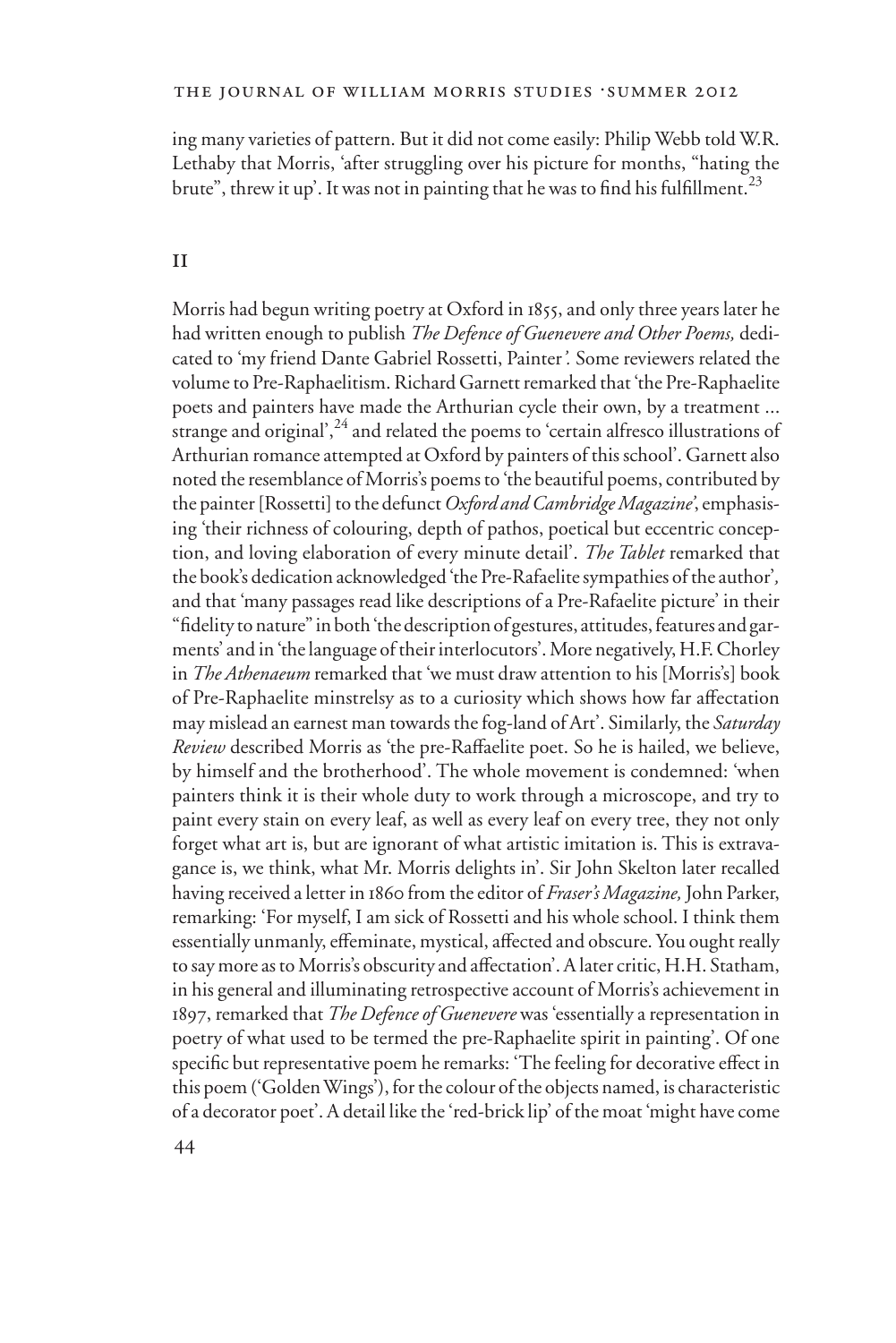out of a "P.R.B." picture'. He tellingly compares Morris's art to that of Burne-Jones: 'As in the pictures, so in the poems, the personages who are presented to us are but personages who [unlike Chaucer's] fill a composition in a decorative manner'.<sup>25</sup> Modern criticism has generally accepted this view, choosing its examples of Pre-Raphaelite poetry by Morris mainly from *The Defence,* although the evaluation has changed: the volume is now regarded by many critics as Morris's major achievement in poetry*.* But it is generally agreed that, because of the poor reception of *The Defence* at the time, Morris gave up writing poetry, and concentrated on the design work which was to make him famous.

#### iii

Morris and Jane were married on 26 April 1859. Morris was wealthy enough to be able to commission Philip Webb to build him a house in Kent, which became known as Red House, first occupied in 1860. It was in furnishing Red House that Morris was to embark on the activities in the realm of design which proved to be his true vocation; as Paul Thompson observed, 'Pattern-making was the foundation of the art of William Morris. It was his special genius in design'.26 He and a group of friends established Morris, Marshall, Faulkner & Co. in 1861, and Morris was soon designing wallpapers and stained glass. How far can we see the activities of the Firm as based on Pre-Raphaelite principles? Some products such as stained glass, embroidery, woven textiles, carpets and tapestry had medieval precedents; others such as wallpaper and printed textiles were more modern. However, designs for all might be derived from medieval models, and incorporate the element of 'naturalism' celebrated by Ruskin.

Morris's emphasis on nature made his designs different from the more abstract and geometrical forms advocated, in the wake of the Great Exhibition, by the Design Reform group led by Sir Henry Cole and including Richard Redgrave, A.W.N. Pugin and Owen Jones. During 1852 Owen Jones was asked to draw up a list of axioms concerning the application of art to manufacture, which were sold as penny pamphlets. They later appeared as a preface to Jones's *Grammar of Ornament* in 1856; Proposition 13 ran: 'Flowers or other natural objects should not be used as ornaments, but conventional representations founded upon them'. Christopher Dresser supplied a plate showing 'the geometrical arrangement of natural forms'. Recent critics such as Christopher Morley have argued that this was not an extreme position,  $27$  but it was often felt to be so. It was the approach satirised by Dickens in his anti-Utilitarian novel *Hard Times* in 1854. In its second chapter, the children in the class-room are asked some questions by the 'government officer' who represents everything that Dickens detests. Sissy Jupe – reduced to 'girl number twenty' in bureaucratic language – is asked if she would carpet a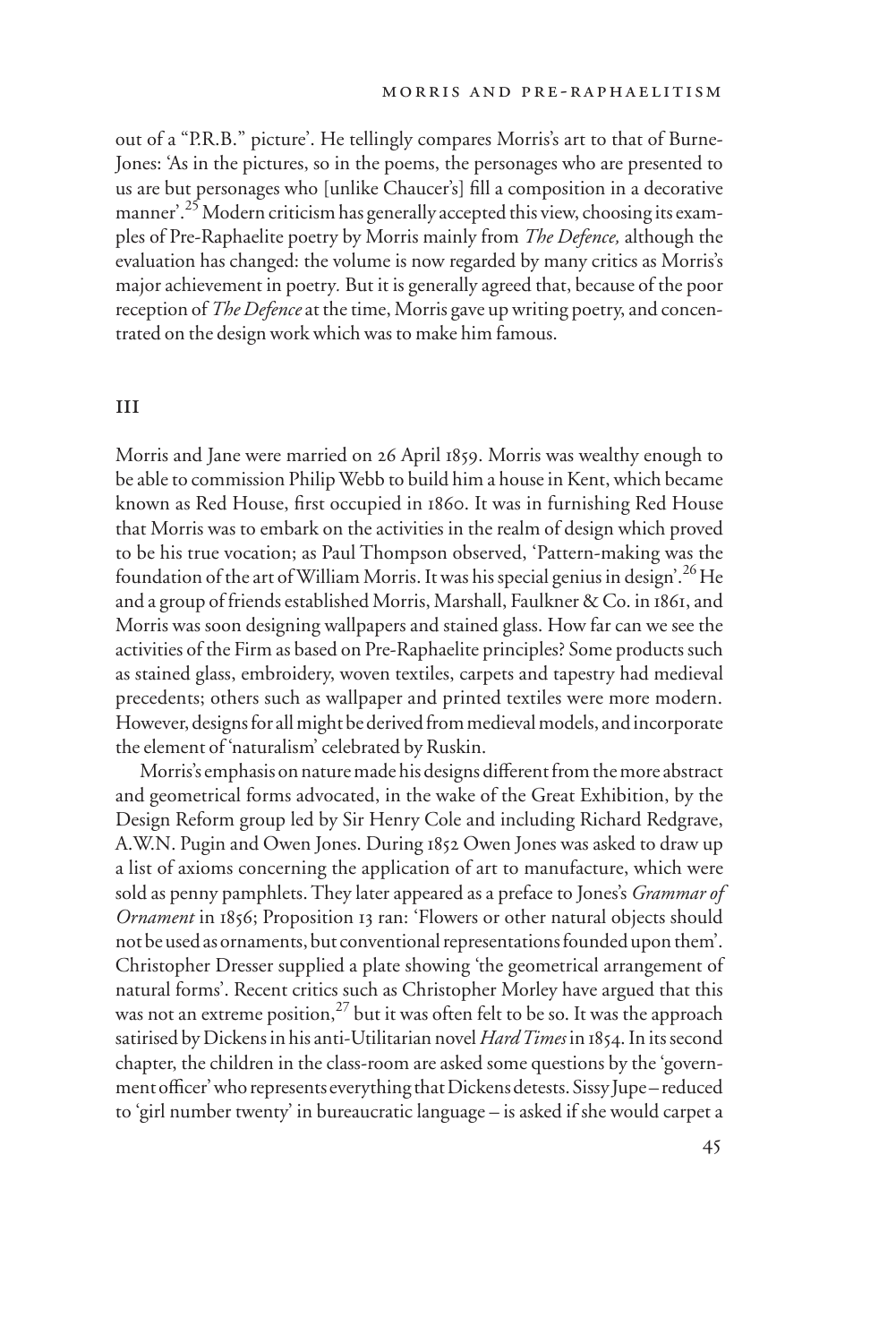room with representations of flowers, and replies that she would do so because she is fond of flowers. The official turns on her triumphantly to suggest that she should not logically make a choice by which people would put heavy chairs on the flowers and walk over them on heavy boots. She replies:

 'It wouldn't hurt them, sir. They wouldn't crush and wither if you please, sir. They would be the pictures of what was very pretty and pleasant, and I would fancy …'

This statement enables the official to complete his triumph with the assertion, 'Ay, ay, ay! But you mustn't fancy. That's it! You are never to fancy!' to which Mr. Gradgrind gives his enthusiastic assent: 'You are not, Cecilia Jupe, to do anything of that kind'. The official concludes with a declaration about the new principles of interior decoration:

'You are not to have, in any object of use or ornament, what would be a contradiction in fact ... You don't walk upon flowers in fact; you cannot be allowed to walk on flowers in carpets ... You must use for all these purposes, combinations and modifications (in primary colours) of mathematical figures which are susceptible of proof and demonstration. This is the new discovery. This is fact. This is taste'.<sup>28</sup>

No wonder the girl sits down looking 'as if frightened by the matter-of-fact prospect the world afforded'. Morris's designs would certainly not have appealed to the government officer, who represents the attitude Dickens associated with the Department of Practical Art, set up in 1852 in order to improve the quality of British design. Critics have varied in their responses to Dickens's argument, some seeing it as an effective part of his critique of the bureaucratic view of life and others finding his position Philistine.<sup>29</sup> Allen Samuels in 1992 argued that it was hard to sympathise with Dickens's view because the tide of history, giving us modernism and the Bauhaus, has 'gone against Dickens'.<sup>30</sup> This effectively wipes Morris's designs out of the historical record.

For Morris's designs occupied a middle ground. As Colin Cruise has recently argued in his book on Pre-Raphaelite drawing: 'To some extent, however, the practices of those Pre-Raphaelite artists designing for Morris, Marshall, Faulkner & Co. .... acted as a counterbalance to the kind of industrial-design training devised by Henry Cole, Richard Redgrave, Christopher Dresser ... and others involved in the reform of the Schools of Design'.<sup>31</sup> He goes on to argue, in relation to the Arts and Crafts movement, that 'Through their design practices, Morris and his colleagues forged a link between the activity of reproducing nature faithfully and abstracting from it in order to produce good domestic design'.<sup>32</sup> Morris's earliest designs were for tiles and wallpapers, the latter a booming industry in 1862. The three early designs – 'Trellis', 'Daisy' and 'Fruit' – are described by Paul Thompson as 'extraordinarily old-fashioned'. They certainly show Morris's indebtedness to nature as well as to medieval precedent. Linda Parry remarks that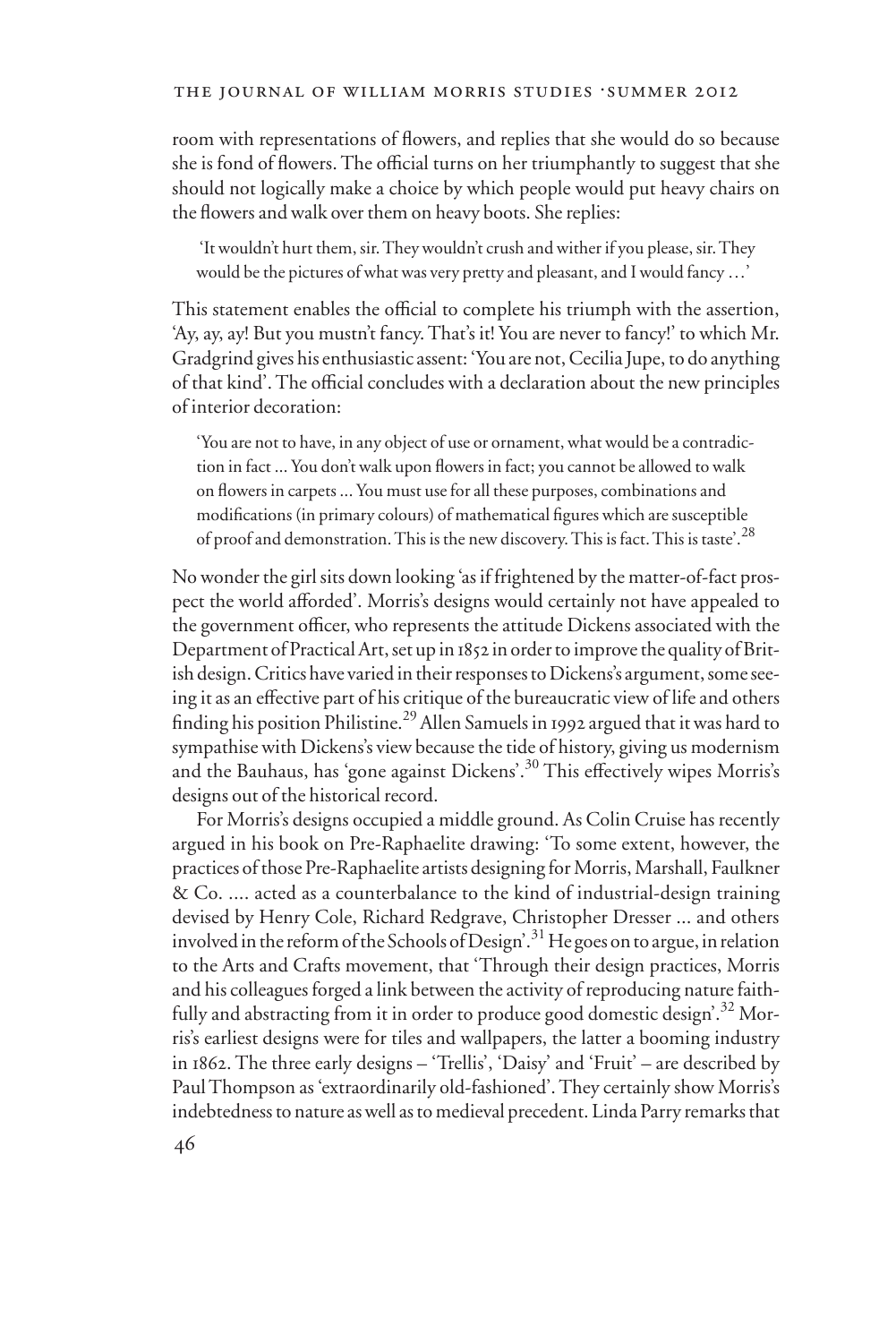they were 'closely associated with the informal medievalism of the early firm'.<sup>33</sup>

We may discern this quality also in the Firm's stained glass, part of the great Victorian revival of that pre-Renaissance medium which was part of the Gothic Revival. Morris designed some hundred and fifty images, but most of these were small backing-figures, often angels; his most successful, St Peter, was used ten times. He ceased to produce designs after 1873, but continued to shoulder the responsibility for leading and colour, making the crucial choice of the coloured glass supplied by Powell's. In addition, he took over from Webb the designing of backgrounds to the windows, often, as one would expect, using various forms of foliage with great success, as in the west window at Leigh in Staffordshire of 1874, praised by Paul Thompson, where 'the foliage is mixed with fruit and flowers, pineapples, pomegranates, and roses<sup>34</sup>.

Morris's style as a designer was to develop remarkably; as Colin Cruise has remarked, the early simplicity was soon replaced by 'a sophisticated graphic complexity that became Morris's most successful and characteristic contribution to the history of design'.<sup>35</sup> The early wallpapers were followed in 1871 by more geometric designs deriving from eighteenth-century papers, and then, between 1872 and 1876, by a series of more complex designs, in a two-layer format, including 'Jasmine' and 'Vine', 'Branch' and 'Lily' – the importance of nature to Morris is obvious simply from the titles. Paul Thompson pointed out that it was Morris who pioneered the increasing use of flowers in design during the early 1870s: 'it was Morris who led the return to British flowers, many wild from the country hedges, in parallel with the partly wilder, flower-filled garden, reflecting the changing seasons rather than the efficiency of the greenhouse'.<sup>36</sup> Pugin had written in 1849 in his *Floriated Ornament* that nature is 'the *fountain head* of beautiful design', but that adaptation and 'disposition' of natural forms was essential. Morris followed this path, while adding a Ruskinian concern for the conditions of the worker. Cruise argues that 'the Pre-Raphaelite pictorialist agenda' became less relevant as design moved on. He also notes that wallpaper design profited particularly from 'the revival of plant drawing': 'Arts and Crafts wallpaper patterns offered a way of reintroducing floral and vegetable motifs into the domestic setting and signalled a return to nature rather than favouring artifice and illusion in pattern design'. He cites Walter Crane, Selwyn Image and J.D. Sedding to support his case.<sup>37</sup>

Overall, as Ellen E. Frank argued in 1977 in discussing Baillie Scott's fine house Blackwell, built in the Lake District in 1898, the decorative style to be found there involved what she terms 'the domestication of Nature', which she finds importantly in Morris's work: 'Morris and Scott manifest their inherited reverence for Nature by reconstituting external landscape among walls and carvings within ...Victorians contrive to have Nature, however distant, real but no longer threatening'. This is 'a Nature of home furnishings'.<sup>38</sup> Frank goes on to show Morris's concern to bring Nature onto domestic walls, and quotes his 1881 lecture 'Some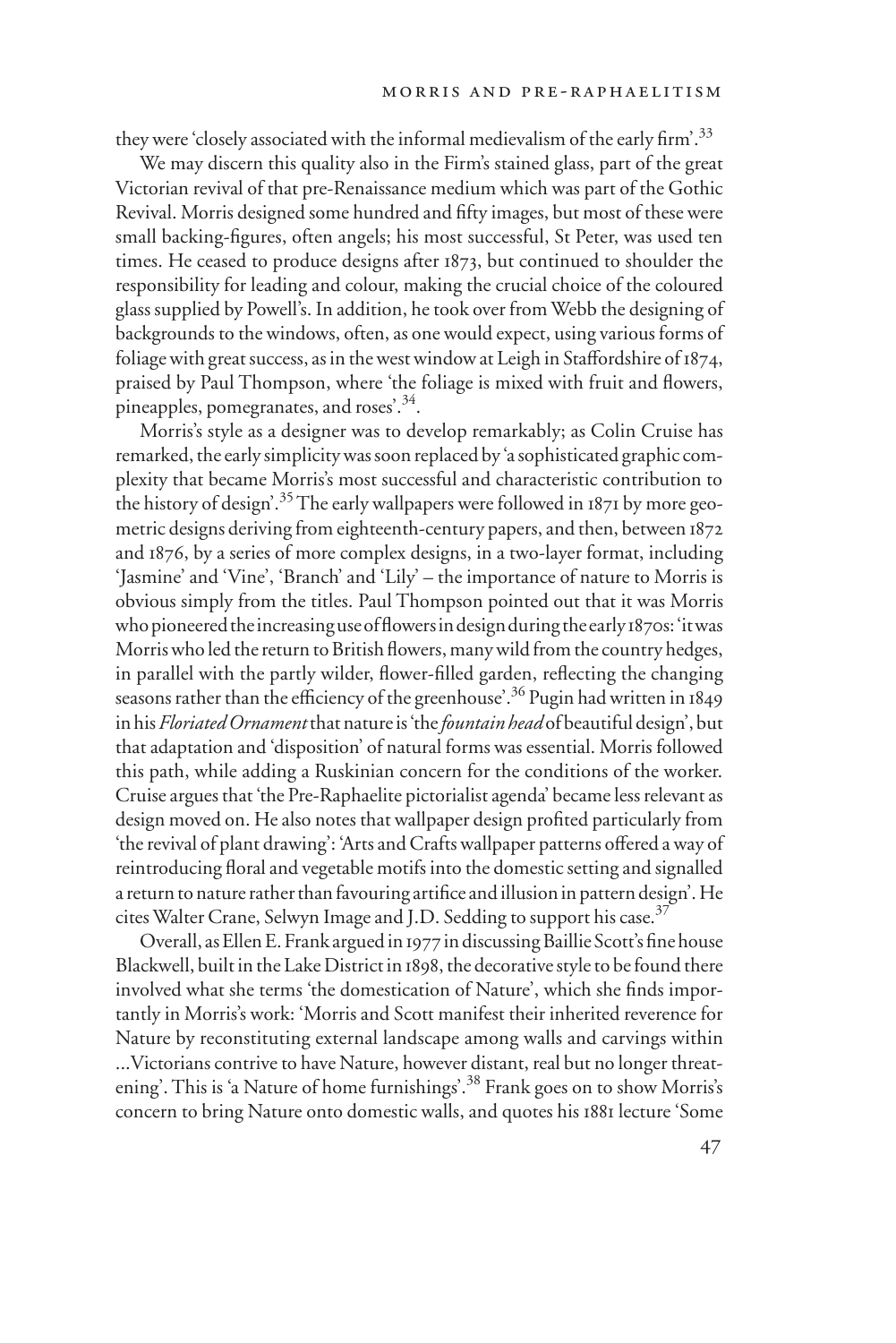Hints on Pattern Designing' on his preference for ornament 'that reminds us of the outward face of the earth, of the innocent love of animals, or of man passing his days between work and rest'.<sup>39</sup> Frank illustrates her point with reproductions of the 'Bird and Anemone' wall paper of 1882, and the 'Black Thorn' of 1890, and quotes further from Morris's lecture:

Is it not better to be reminded, however, simply, of the close vine-trellis that keeps out the sun by the Nile side; or the wild woods and their streams, with the dogs panting beside them; or of the swallow sweeping above the garden boughs towards the house-eaves where their nestlings are, while the sun breaks the clouds on them; or of the many-flowered summer meadows of Picardy?

In all patterns, Morris likes 'unmistakeable suggestions of gardens and fields, and strange trees, boughs, and tendrils'. With typical concern for material and function, Morris argues that 'the more mechanical the process [of production], the less direct should be the imitation of natural forms'. Thus tapestry enables the maker to turn his wall into 'a rose hedge or a deep forest, for its material and general capabilities almost compel us to fashion plane above plane of rich, crisp and varying foliage with bright blossoms, or strange birds showing through the intervals'.<sup>40</sup>

As early as 1897, Aymer Vallance, in his *William Morris. His Art, his Writings, his Public Life,* raised the question of the relation between the work of Morris and Co. and Pre-Raphaelitism. Beginning from the fact that the movement began in the art of painting, Vallance asks whether its principles could be applied more broadly, adding what he terms 'the domestic element'. He then makes a grand claim:

It is due to William Morris that all arts were brought within the comprehension of one and the same organic scheme; and here he proved himself in advance of the Pre-Raphaelites, that he did succeed in giving the revival of art a wider and profounder scope than they. $41$ 

Because the Pre-Raphaelites were painters whose works were most often kept in private hands or seen in 'obscure galleries', their reputation could reach only a limited public:

It is, therefore, a supreme achievement of William Morris's to have brought Art, through the medium of the handicrafts, within reach of thousands who could never hope to obtain but a transitory view of Pre-Raphaelite pictures; his distinction, by decorating the less pretending but not less necessary articles of household furnishing, to have done more than any man in the present century to beautify the plain, everyday home-life of the people.<sup>42</sup>

This may be extravagant in its neglect of the other partners in the Firm of 1861,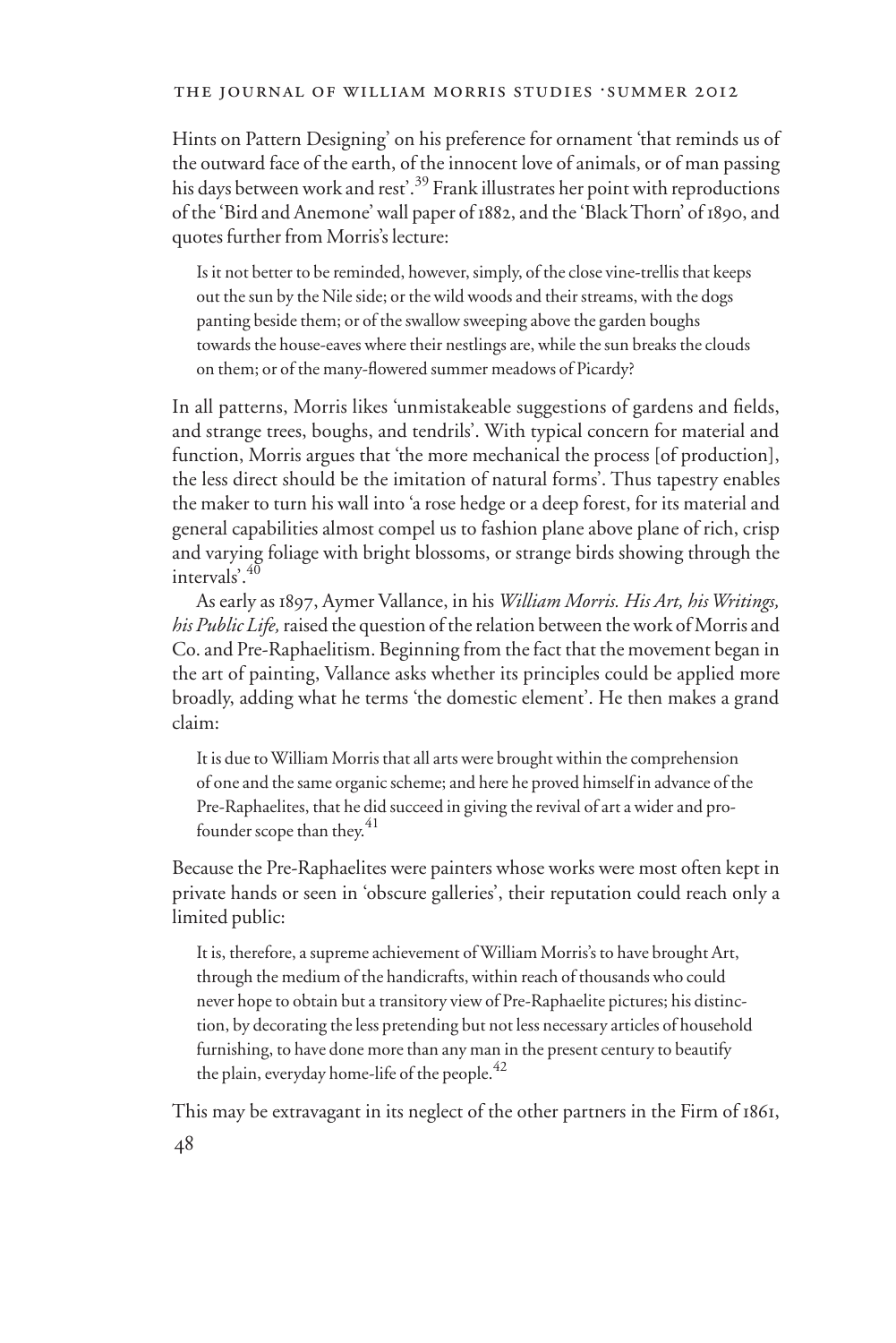particularly Rossetti and Brown, and in its optimistic idea of 'the people' who could afford the Firm's products, but it does draw attention to continuities as they were seen at the time.

Ray Watkinson makes a related point in his 1970 *Pre-Raphaelite Art and Design*:

All this [the early work of the Firm, particularly in furniture] might be called the Pre-Raphaelitism of design: the simplicity of form, the unsophisticated construction, the pictorial and heraldic enrichment of flat surfaces were certainly meant to get behind the renaissance norms; and certainly none of it would have come about in the way it did had not Rossetti first have been one of that other group of seven, the PRB, or Morris and Burne-Jones not first been moved by Pre-Raphaelite painting.<sup>43</sup>

In design, as much as in painting, there were established conventions which limited what the designer could do. But 'the steady reference to nature, to unmediated actuality, to sensory experience' of the Pre-Raphaelite painters could equally be a stimulation to designers. However, the relation of design to nature was complex, for it became apparent to Victorians such as Owen Jones and Dresser that all 'art and ornament' was derived ultimately 'from some actual observed fragment of the real world'. Watkinson argues that the influence of Rossetti on Morris was crucial and liberating, enabling him to develop a rich and expansive conception of design, moving him towards 'the achievement ... of a contained exercise of the imagination, an emotional effect, by the combination of colours, forms, arrangements, rather that the strictly associative values of reference to the historic styles'.<sup>44</sup>

### iv

It is not surprising that references to Pre-Raphaelitism as a critical term grow fewer as the years passed and each of the group of painters pursued his own different way. But the term was evidently a significant one to the young Henry James as late as 1869, as is shown in the wonderfully entertaining account of a visit to Morris's home in Queen Square, Bloomsbury, which he gave to his sister in a letter of March of that year:

Morris's poetry, you see, is only his sub-trade. To begin with, he is a manufacturer of stained glass windows, ecclesiastical and medieval tapestry, altar-cloths, and in fine everything quaint, archaic, pre-Raphaelite – and I may add, exquisite ... everything he has and does is superb and beautiful. But more curious than anything is himself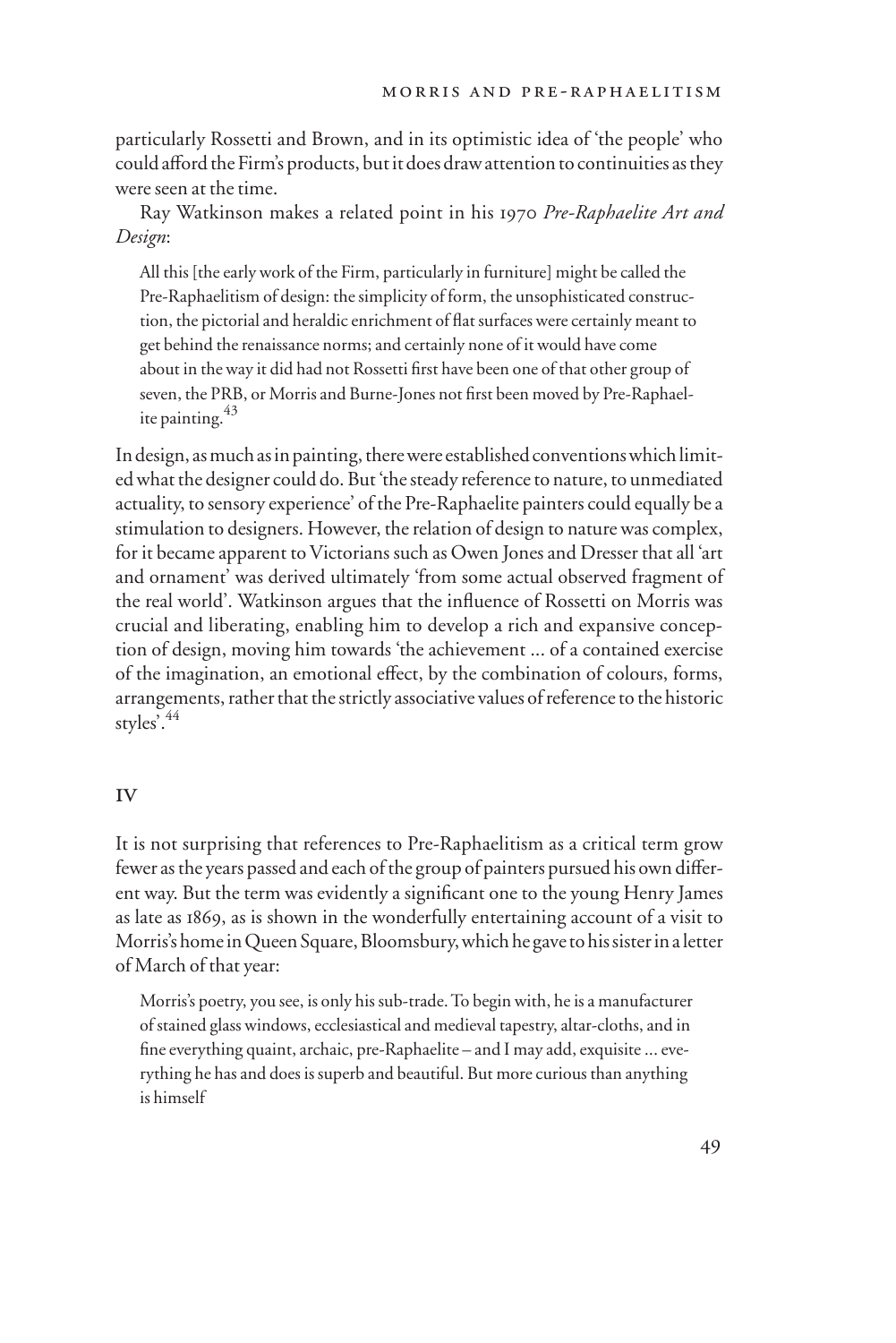Then there is his wife:

Oh, ma chere, such a wife! *Je n'en reviens pas -* she haunts me still. A figure cut out of a missal – out of one of Rossetti's or Hunt's pictures – to say this gives but a faint idea of her, because when such an image puts on flesh and blood, it is an apparition of fearful and wonderful intensity. It is hard to say whether she's a grand synthesis of all the Pre-Raphaelite pictures ever made or they a 'keen analysis' of her – whether she's an original or a copy ....

Morris himself is also vividly described:

He is short, burly, corpulent, very careless and unfinished in his dress ... He has a very loud voice and a nervous restless manner and a perfectly unaffected and business-like address. His talk is wonderfully to the point and remarkable for clear good sense.

No wonder that James concluded that 'it was a long rich sort of visit, with a strong peculiar flavour of its own<sup>'.45</sup>

#### v

Morris returned to poetry in 1867, with the publication of *The Life and Death of Jason,* to be followed between 1868 and 1870 by the four volumes of *The Earthly Paradise*. Its slow-moving narratives from a variety of sources, offered by a poet who described himself as 'The idle singer of an empty day', proved very popular. None of the reviewers of these volumes (which included Walter Pater in the *Westminster Review)* referred to Pre-Raphaelitism, which was by then no longer a significant movement in English painting. But an intelligent, unsigned review in the *New Englander* in October 1871, contrasting Morris's poetry with Chaucer's, did make such a reference in considering Morris's elaborate descriptions of 'houses and gardens and temples': 'What a fondness he has for the accumulation of details. He loves to enumerate. He has a Pre-raphaelite's longing to give everything – everything external'. His bent is 'to miss nothing that the eye can take in as it slowly, pensively passes, without passion of either joy or grief, from object to object …'. Later, the reviewer remarks convincingly: 'Mr. Morris has the painter's eye. To him things are as parts of pictures and made to be painted'.  $^{46}$ A recent critic who may be seen as following this line is Elizabeth Helsinger, who gives a convincing account of Morris's subtle and comforting use of colour in the *Earthly Paradise* poems, by contrast with the sharpness and vitality of those in *The Defence of Guenevere.* <sup>47</sup>

In 1876 Morris published a very different poem, *Sigurd the Volsung*, the fruit of his growing devotion to Icelandic literature and culture*.* It is hardly surprising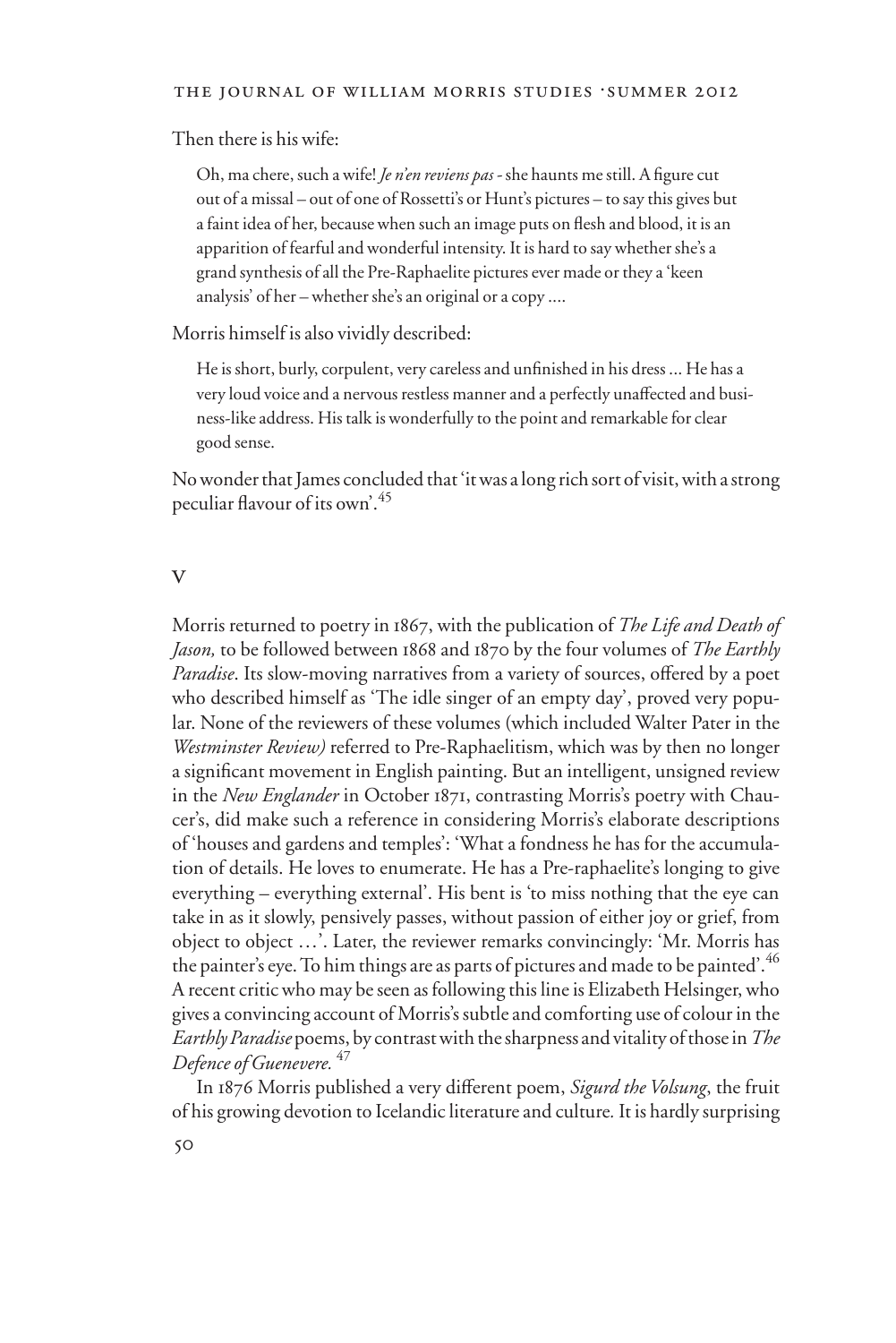that reviewers of these books made no reference to Pre-Raphaelitism, since the energetic anapaests of *Sigurd* aim to bring the reader into a harsher, more heroic world than that of *The Earthly Paradise.* Tony Pinkney, in a review of Helsinger's book, goes so far as to say that 'Morris himself had to wade through and out of Pre-Raphaelitism, first by immersing himself in the world of Icelandic sagas and then by crossing the "river of fire" which led to his socialist commitment' and to the vitality of *The Pilgrims of Hope*.<sup>48</sup> But in 1881 we find the young Gerard Manley Hopkins telling Morris's old Oxford friend the Rev. R.W. Dixon, 'I must hold you and Morris to belong to one school … I used to call it the school of Rossetti: it is in literature the school of the Pre-raphaelites'.<sup>49</sup> We may assume that it was pre-Icelandic poetry by Morris that Hopkins had in mind – Pinkney is surely right to find an increasing vitality in the later poetry.

## vi

In 1875 Morris had found it necessary to reorganise the Firm, with himself in control, and it became known as Morris & Co. Morris continued to produce lively designs, which, as the years went by, showed the variety of influences affecting his work. In his 1878 lecture which was to become known as 'The Lesser Arts', Morris spoke to his audience about the factors affecting creative work:

For your teachers, they must be Nature and History; as for the first that you must learn of it is so obvious that I need not dwell upon that now: hereafter, when I have to speak more of matters of detail, I may have to speak of the manner in which you must lean of Nature. As to the second I do not think that any man but one of the highest genius could do anything in these days without much study of ancient art, and even he could be much hindered if he lacked it … Let us therefore study it wisely, be taught by it, be kindled by it; all the while determining not to imitate or repeat it; to have either no art at all, or an art which we have made our  $own<sup>50</sup>$ 

We have seen how the Pre-Raphaelite respect for nature was embodied in Morris's early decorative work. It is not surprising that as his career developed his indebtedness to earlier historical traditions became equally important. Morris took inspiration from any source that struck him as appropriate: in addition to the Indian influence on 'Snakeshead', Parry refers to the Italian influence on 'Bird', the Chinese influence on some of Morris's rugs, and the Persian influence on the Holland Park carpet. More medieval sources are to be found for the embroideries such as 'Daisy', woven textiles such as 'Dove and Rose' and 'Peacock and Dragon' and the tapestries, though 'Acanthus and Vine' is related by Parry to sixteenthcentury French work.51 Nevertheless, the central point of reference continued to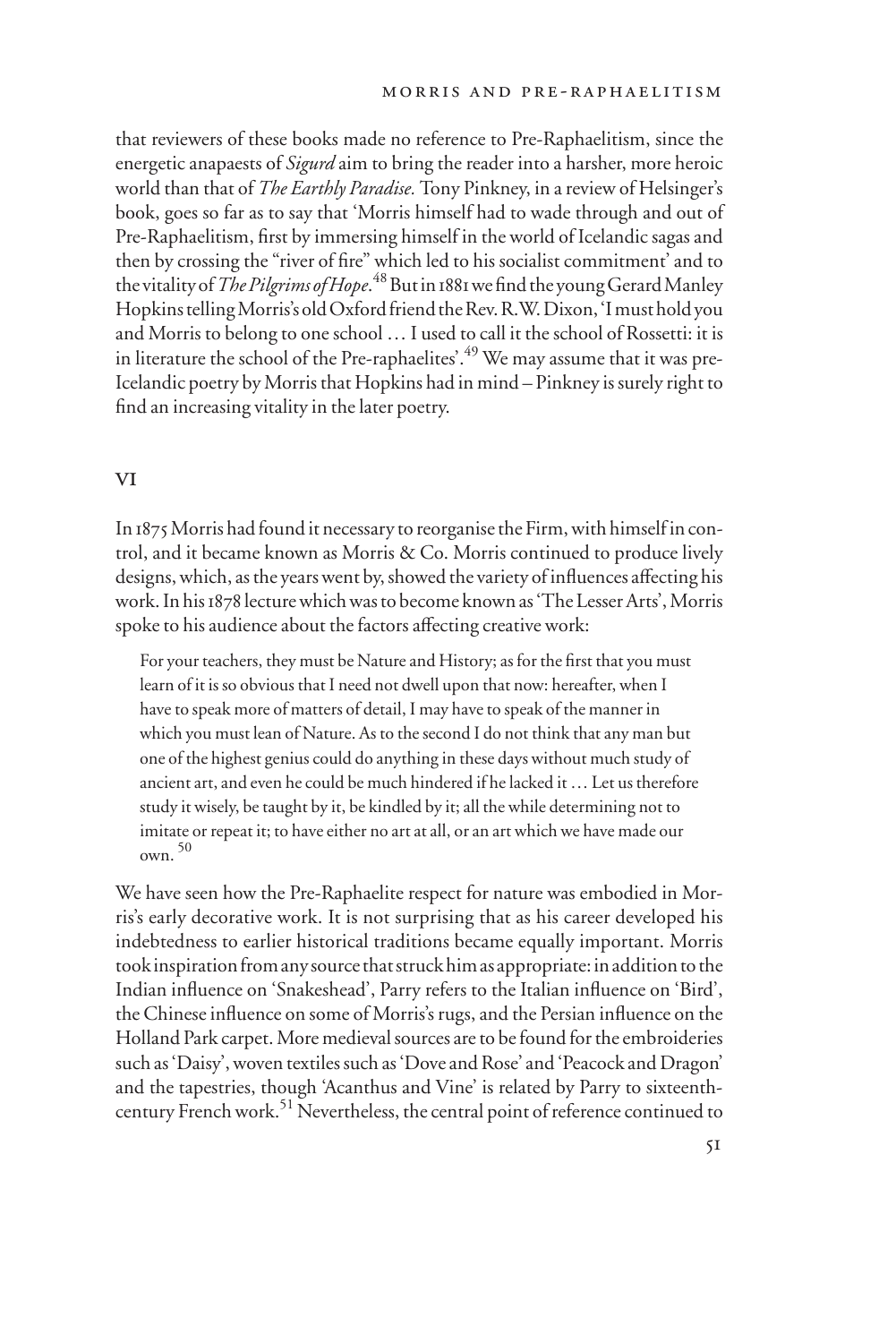be nature, as shown illuminatingly by Baker, particularly with respect to 'Acanthus', 'Honeysuckle' and 'Blackthorn'.<sup>52</sup> Caroline Arscott, in her fine *William Morris and Edward Burne-Jones. Interlacings,* remarks that designs such as 'Jasmine' (1872) and 'Acanthus' (1875) are 'extraordinary, powerful tangles of plant life', and that this vitality persists in 'Tulip'(1875), 'Columbine' (1876) and 'Honeysuckle' (1876), in which 'Geometry rules the pattern, but we are finally made to wonder how geometry can survive in a chock-full visual zone where the mutant clasp of tendrils offers both a pull down and a climbing up and where the pulse of life pushes pattern elements in and out of a three-dimensional complex<sup>'.53</sup> It is indeed 'the pulse of life' that we can experience in these designs if we give them more than customary attention.

#### **VII**

During the late 1870s Morris had moved into public life, via the Eastern Question Association in 1876 and the Society for the Protection of Ancient Buildings, founded in 1877. In 1883 he committed himself to Socialism – 'crossing the river of fire', in his words as effectively quoted by E. P. Thomson  $54$  – and began lecturing on art and socialism. Is there any link here with Pre-Raphaelitism? Thompson himself devoted the third chapter of his biography to 'Rossetti and the Pre-Raphaelites', whose influence he did not underestimate, but his conclusion is well balanced. He recalls the 'clear note of excitement of the young men in revolt against the orthodoxies on every side. Political revolt was present in the movement', but suggests that 'it was not uppermost in young in Morris's or Burne-Jones's mind'.55 The strongest case for associating Pre-Raphaelitism with Morris's socialism was made by William Gaunt, who argued in both *The Pre-Raphaelite Tragedy* (1942) and in his selection of Morris's writings in 1948 that the Pre-Raphaelite ideal found its fulfillment in Socialism. Strikingly, as Gaunt put it, 'His early attachment to King Arthur had led him irresistibly to Karl Marx … The art of the fourteenth century was a plank of political revolution<sup>', 56</sup> Nevertheless, there were sources other than Pre-Raphaelitism for Morris's estimate of the medieval period, including his reading at Oxford of Carlyle, Kingsley and Ruskin.

A more balanced assessment is given by Krishnan Kumar in his Cambridge edition o*f News from Nowhere*. After describing Morris's experiences as a disciple of Rossetti and in Street's practice, as well as his enthusiastic reading of Ruskin, Kumar remarks that none of this was wasted, all contributed to the development which flowered in Morris, Marshall, Faulkner & Co. But the political element came only later; the Pre-Raphaelites did not follow Ruskin when he began his incursions into 'The Political Economy of Art' in 1857. The issue which Ruskin was now addressing, 'was also, more delicately, side-stepped by the Brotherhood,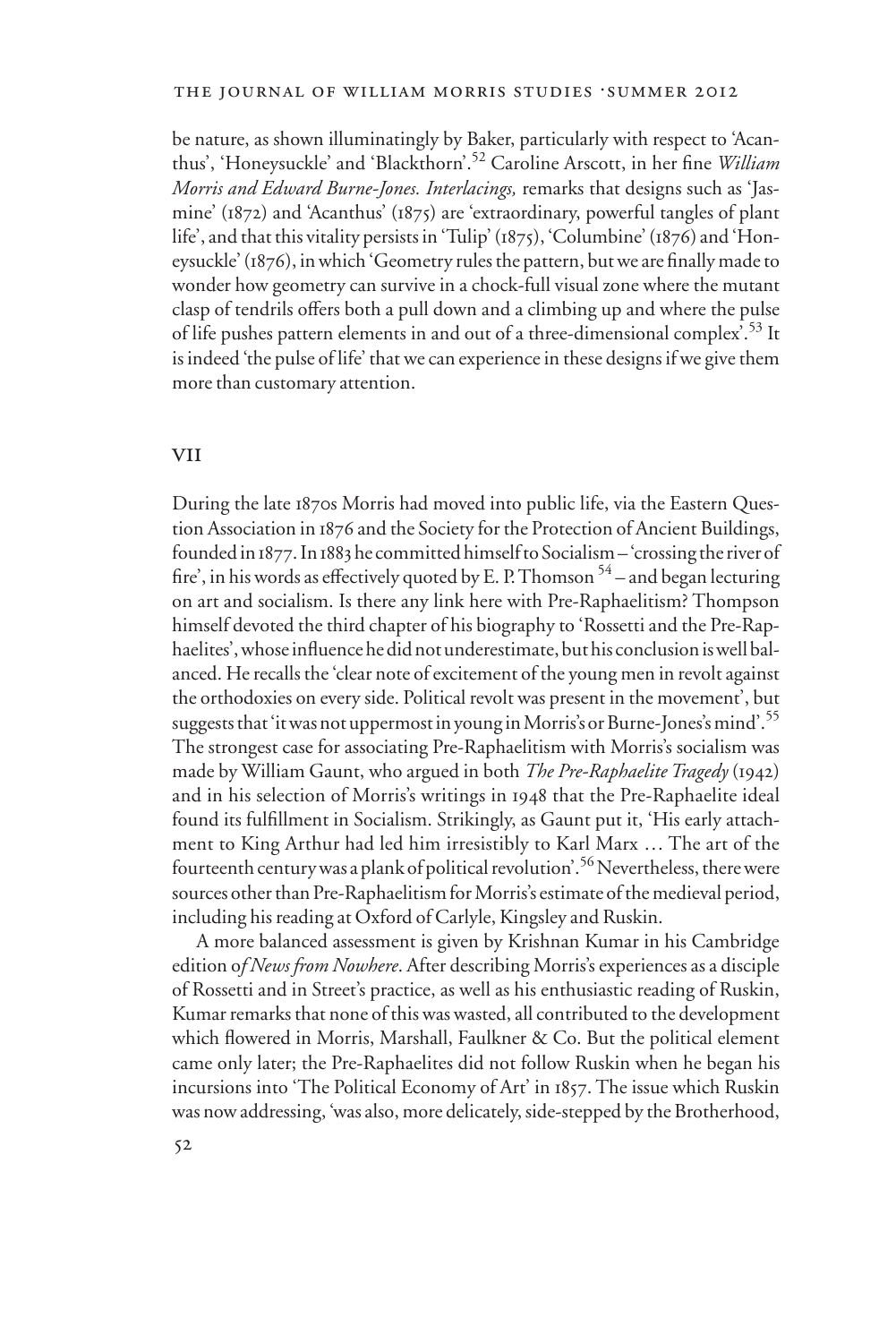who remained resolutely unpolitical'. When he became a revolutionary socialist, Morris 'parted company decisively with his friends in the Pre-Raphaelite Brotherhood' and indeed with Ruskin as well. But the Pre-Raphaelite and Ruskinian background of his thought, with its emphasis on the centrality of art, gave his politics its special form – which, Kumar suggests, perhaps extravagantly, made Morris's Marxism anticipate a Marxism incorporating Marx's early, then unknown, 'Economic and Philosophical Manuscripts'. Hence Morris's hostility to Bellamy, the Fabians and all forms of state socialism.<sup>57</sup>

#### **VIII**

Morris & Co. opened its shop in Oxford Street in 1877, and in 1881 the Company's works were moved to a larger and more convenient site at Merton Abbey, south of the Thames; between 1881 and 1885 Morris designed a fine series of chintzes, including 'Eyebright', 'Brother Rabbit', 'Bird and Anemone' and 'Strawberry Thief'. Arscott remarks on how these designs 'do not set the animals in opposition to the plant life but show a symbiotic involvement and imply a sharing of substance. The potential spring of the rabbit coming from the muscly back legs is just like the unfurling of a leaf; a common concentrated energy exists in plant and animal life'.<sup>58</sup> In 1883 Morris saw a piece of Genoese brocaded velvet with diagonal patterning, which Peter Floud showed in 1959 to have had a great influence on Morris.<sup>59</sup> This influence is to be seen particularly in the great series of chintzes produced between 1881 and 1885, with their 'repeating device of meandering stems with curving leaves and flower heads', and with names taken from tributaries of the Thames, such as 'Kennet', 'Cray', 'Wandle', 'Evenlode', 'Wey' and 'Windrush'.<sup>60</sup> In respect to the popular 'Willow Bough' wallpaper of 1887, May Morris recorded: 'We were walking one day by our little stream that runs into Thames, and my Father pointed out the detail and variety in the leaf forms, and soon afterwards this paper was done, a keenly-observed rendering of our willows that has embowered many a London living-room'. She also relates 'Wild Tulip' to Kelmscott: 'the peony and wild tulip are two of the richest blossomings of the spring garden at the Manor'.<sup>61</sup> In a footnote, May pays tribute to how much she learned from her father's close observation of 'all detail of serrated edge and variation of line and attachment to stem, etc.' and how much she enjoyed 'his talk on flowers and looking through old Gerarde with him'. Morris had enjoyed reading a copy of John Gerard's 1597 *Herball* in the family library while a boy at Woodford Hall<sup>.62</sup>

At Merton Abbey, Morris was also able to extend further the range of products. The Company was now producing woven textiles and rugs and carpets, some on a small scale for sale in the shop, and others on a larger scale as commis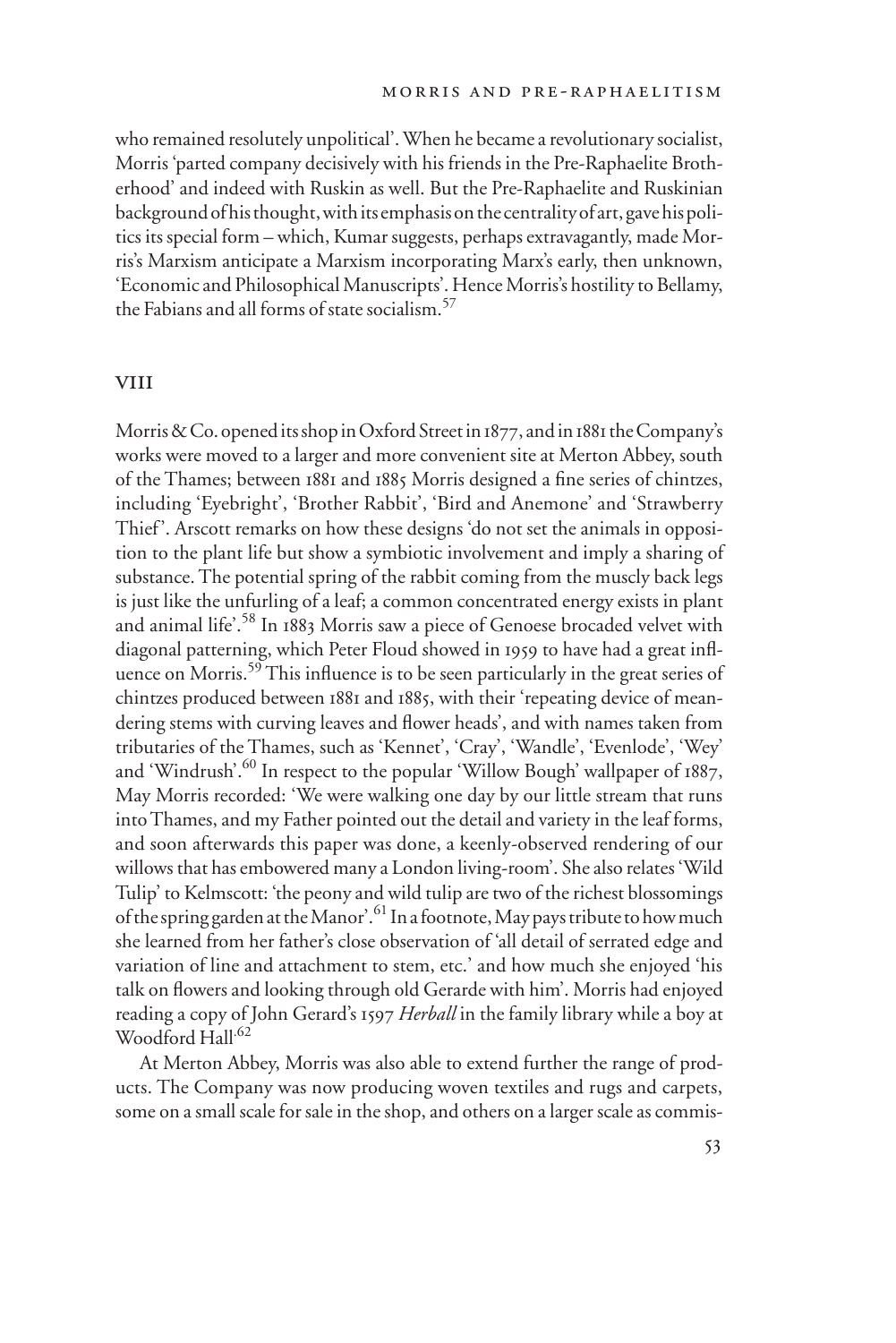sioned by wealthy clients. Among the finest of the carpets were 'Holland Park' in 1883, and the magnificent 'Bullerswood' in 1889, which incorporates several of Morris's favourite motifs. A chapter is devoted to Morris as 'The Master' in Malcolm Haslam's splendidly illustrated book *Arts and Crafts Carpets* in 1991. Haslam quotes F.S. Ellis to the effect that 'It was about 1875 that his [Morris's] mind was specially fired by the magnificence of the ancient Oriental carpets which were just then being imported in large quantities'. <sup>63</sup> Morris soon made himself an expert on Persian carpets, advising the South Kensington Museum on their purchase, and going on to make carpets of his own; a loom was installed in the coach house in Hammersmith, when the family moved into Kelmscott House in the early summer of 1878, a hand-weaver from Glasgow was employed, and some young girls taken on to make rugs – on sale by the summer of 1879. In May 1880 Morris & Co. exhibited these rugs and carpets in Oxford Street. A leaflet issued by Morris & Co. interestingly shows Morris's approach: he wanted to 'equal the Eastern ones [carpets] in materials and durability', but not in design; the new carpets should 'show themselves obviously to be the outcome of modern and Western ideas, guided by those principles that underlie all architectural art in common'. This pronouncement shows Morris's continuing determination to avoid the uncreative imitation of historical styles, however attractive in themselves, but to incorporate elements from historical sources when they could extend his art. Concluding his account of Morris's carpets, Haslam remarks that the later ones combined motifs in such a way that 'one is at a loss to say whether they are Persian or Gothic, until, that is, one realizes that they are neither; they are pure Morris'.<sup>64</sup> This striking formulation applies indeed widely to Morris's dealings with the artefacts of the past, and brings out the force of his genius.

It was in 1881 that Morris gave the lecture, quoted earlier, to the students of the Working Men's College, called 'Some Hints on Pattern-Designing', which is worth quoting again because of its clear exposition of his principles as a designer. In discussing the making of carpets, he acknowledges that it may be necessary to go to 'the school of Eastern designers' for the best examples of the art, but then adds:

Now, after all, I am bound to say that when these [technical] difficulties are conquered, I, as a Western man and a picture-lover, must insist on plenty of meaning in your patterns; I must have unmistakable suggestions of gardens and fields, and strange trees, boughs and tendrils, or I can't do with your pattern, but must take the first piece of nonsense-work a Kurdish shepherd has woven from tradition and memory; all the more, as even in these there will be some hint of past history.<sup>65</sup>

He told his audience that design, for whatever medium, must convey a sense of rational growth, 'and in recurring patterns, at least, the noblest are those where one thing grows visibly and necessarily from another'. Morris's advice to his audi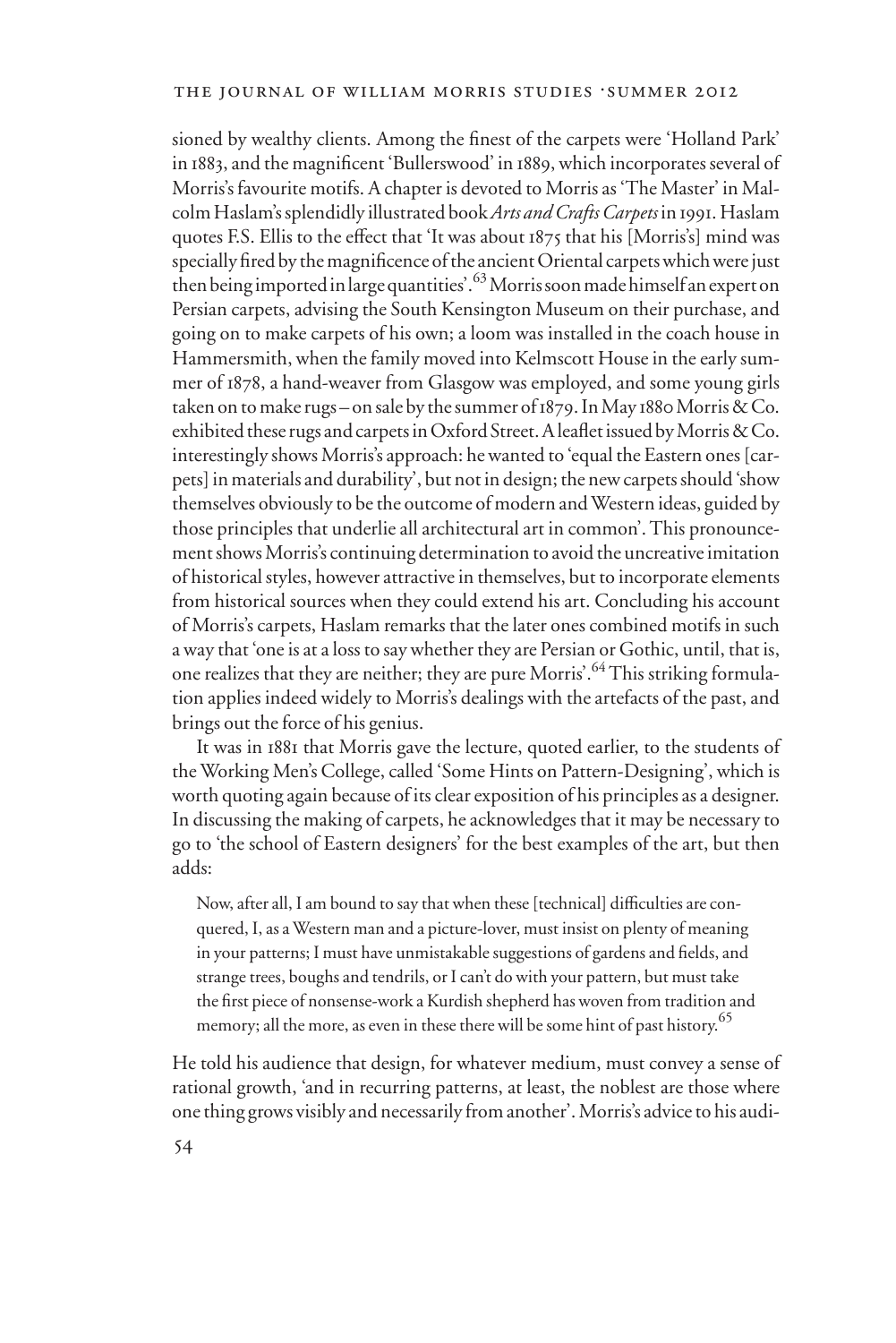ence was therefore: 'Study any or all of the styles that have real growth in them, and as for the others, don't do more than give a passing glance at them, for they can do you no good'.<sup>66</sup>

During the 1890s the space available at Merton enabled Morris to fulfill a longstanding ambition, to revive one of the great medieval art forms, and to make tapestries. Morris taught himself to weave, and wrote enthusiastically about the form's potential: 'The noblest of the weaving arts is Tapestry, in which there is nothing mechanical: it may be looked upon as a mosaic of pieces of colour made up of dyed threads'. He admired the qualities of medieval tapestry, writing about it with great relish: 'You really may almost turn your wall into a rose-hedge or a deep forest, for its material and general capabilities almost compel us to fashion plane above plane of rich, crisp, and varying foliage, with bright blossoms, or strange birds showing through the intervals'. By contrast, he dismissed Renaissance realism as 'wholly unfit for tapestry'.<sup>67</sup> It has been argued by critics such as Paul Thompson that Morris's achievement in this mode was less impressive than might have been hoped, since he relied on Burne-Jones for his central figures, and Burne-Jones failed to show 'any real feeling for tapestry'.68 However, in her recent biography of Burne-Jones, Fiona MacCarthy has vigorously argued the contrary case, claiming that Burne-Jones delighted in and exploited 'the scope and scale and the particular possibilities' of tapestry.<sup>69</sup> In either case, the models for both men would have been medieval rather than Victorian.

## ix

In 1890 Morris founded the Kelmscott Press. Printing, with its origins in Gutenberg's fifteenth century, is of course not a medieval art or craft, but Morris's interest in it clearly developed from his enthusiasm for the calligraphy and illumination of medieval manuscripts, first enjoyed during his Oxford days and remaining with him to the end of his life. Of the typefaces Morris designed, while Golden is roman, deriving from a type by Jensen, Troy – with its reduced form as Chaucer – is a blackletter, which Morris himself described as 'semi-Gothic'; $7^0$  we can discern a scriberly tradition behind it. The foliated designs by Morris for individual letters shows the same influence. The relation of the Press to Pre-Raphaelitism was thoughtfully considered by Samuel D. Albert in his contribution to *Pocket Cathedrals* in 1991; Albert offers a detailed account of the book-work of Morris and Burne-Jones, beginning with Morris's dissatisfaction with the disjunction between the contents and layout of *The Oxford and Cambridge Magazine* in 1856, and going on to 'the Book That Never Was', as Joseph Dunlap aptly named the planned *Earthly Paradise* during the 1860s, and to the development of the books of the Kelmscott Press itself, with incisive discussions of the Adam and Eve frontis-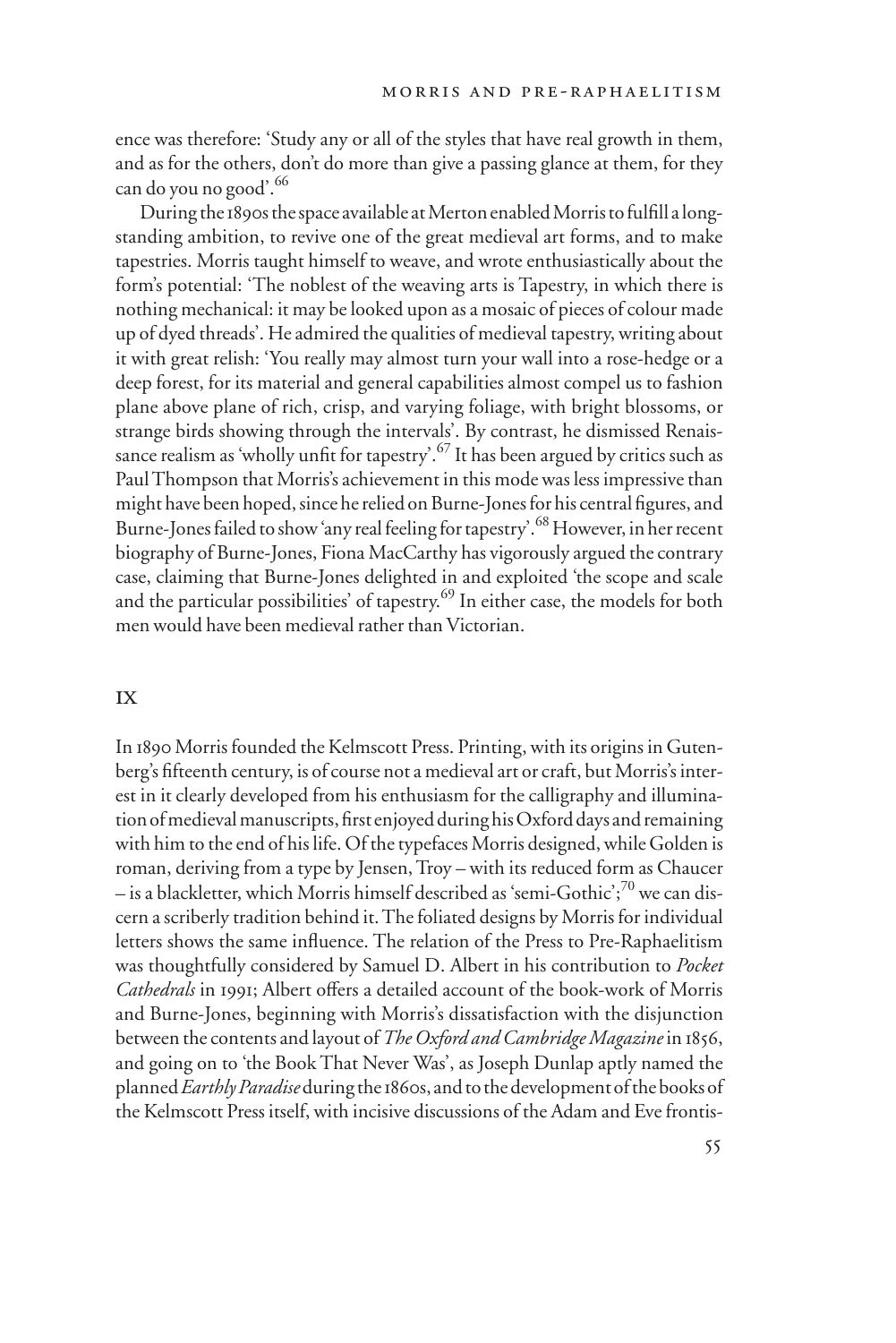piece to *The Dream of John Ball* and the attractive frontispiece to *The Wood Beyond the World.* Albert sees the fullest success of the partnership in *The Works of GeoVrey Chaucer,* in particular in three images, 'The Prologue', 'The Knight's Tale' and 'Troilus and Criseyde', each of which is considered with sensitivity and precision. He argues that 'the impact of the Pre-Raphaelite ideals to which both men were exposed in their college years and their study with Rossetti are evident throughout their bookmaking enterprises', and defines these ideals as 'emotional intensity, visual stasis and medievalism'. His conclusion is that 'Without the legacy of these Pre-Raphaelite friendships, forces and interconnections, the Kelmscott Press and its commanding contributions to the art of the book might never have been, or at least might have been very different indeed'.<sup>71</sup>

## x

During the last decade of his life Morris wrote the series of books which have come to be known as his Late Romances, beginning with the semi-historical *The House of the WolWngs* in 1888, and culminating in the posthumous *The Sundering Flood*  in 1897. In his 1973 anthology *Pre-Raphaelite Writing,* Derek Stanford remarked that Pre-Raphaelitism expressed itself successfully in painting and poetry, but not in fiction. There is no Pre-Raphaelite novel, the nearest approach being Morris's late romances, which constitute 'a case of their own', since Morris was the only Pre-Raphaelite to be 'quite at home in fiction'.<sup>72</sup> Stanford included a chapter from *The Wood Beyond the World* in his anthology. Anna Vaninskaya has recently related Morris's stories to the growing popularity of the romance form in the later nineteenth century. But she notes that, although reviewers described Morris's style in the romances in aesthetic terms, only one seems to have related them to Pre-Raphaelitism, and that was in the dismissive form of Watts-Dunton's remark about it as belonging to the 'antediluvian days'. In her view, 'Morris's literary reputation was made only after he had abandoned the Pre-Raphaelite foibles of his first volume, *The Defence of Guenevere*'.<sup>73</sup> But although this is accurate as history, many modern critics would see these 'foibles' as the quality giving energy and significance to Morris's early poems, by contrast with those of his middle period.

At all events, the Late Romances were not popular in the way that the imperialist romances of the period were. Their mysterious and poetic worlds offer a kind of pleasure which Phillippa Bennett has associated convincingly with the reanimation of the feeling of wonder in their readers. She concluded her lecture fittingly by referring to Ralph on his way to the Well at the World's End, finding the world 'full of fair things and marvellous adventures'.<sup>74</sup> It is not difficult to see in this a revival of the early spirit of Pre-Raphaelitism. Indeed, George Bernard Shaw found the Romances 'a startling relapse into literary pre-Raphaelitism'. Accord-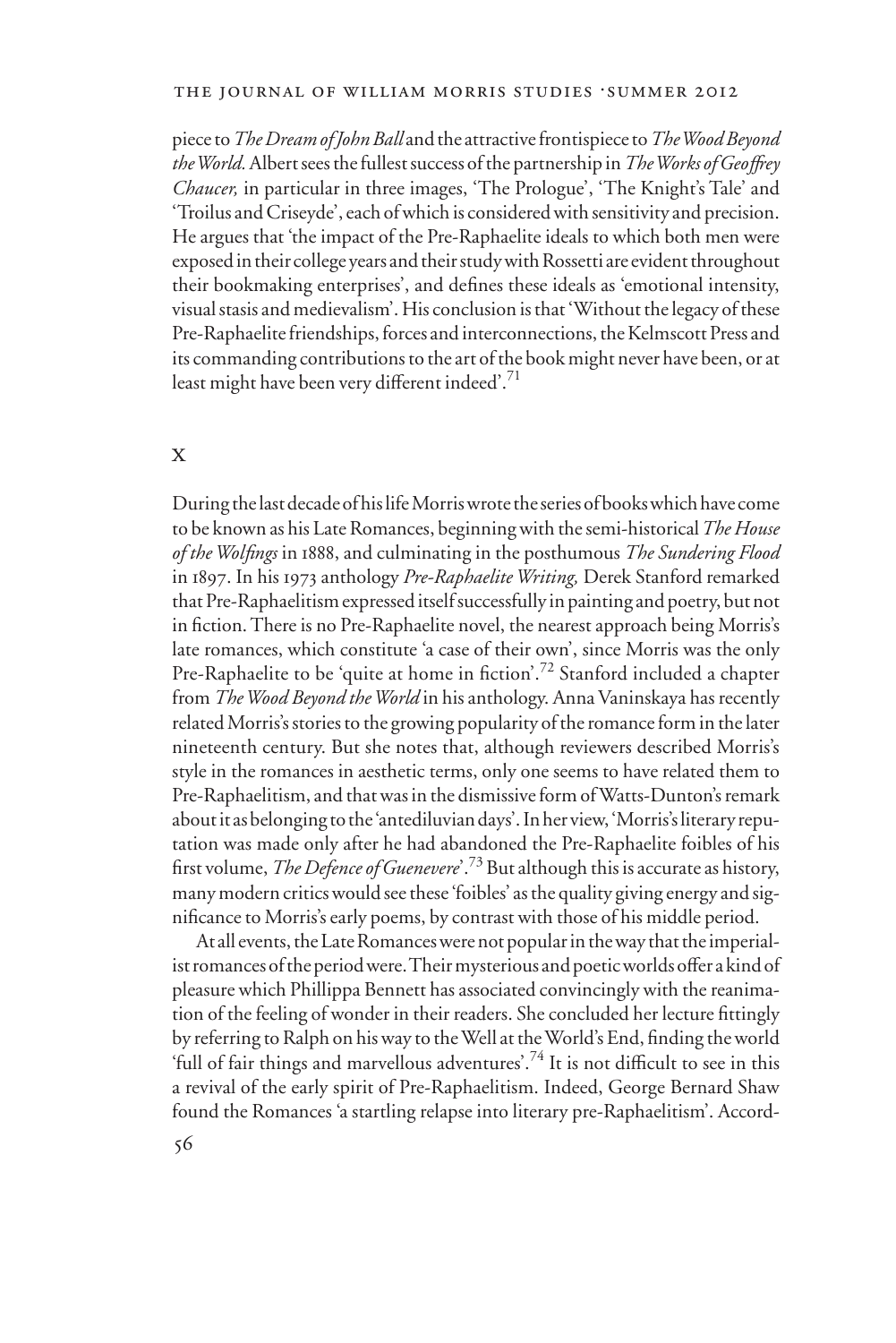ing to Shaw, the Pre-Raphaelites had detested Cervantes for making Don Quixote's housekeeper and the curate burn in a 'great conflagration' of the romances that the Don had collected, and Morris had aimed at the Kelmscott Press to 'resuscitate Don Quixote's burnt library' through writing and publishing his Romances.<sup>75</sup> But E.P. Thompson, who quoted Shaw, defended the Romances, remarking accurately that 'These are tales, not so much of desire unsatisfied, but of desire fulfilled ... Where, in *The Earthly Paradise*, pleasure had always seemed an uneasy dream on the edge of a bitter reality, here we are always on the edge of awakening to the freshness and fulfillment of life ...'. He went on to remark that 'The mournful Pre-Raphaelite ladies of earlier years have given way, in these romances, to maidens who can shoot with the bow, swim, ride and generally do most things, including making love, a good deal more capably than their young men, who weep for joy so often that it is a matter of surprise that their armour does not fall to pieces with rust'.76 Perhaps he felt that Pre-Raphaelitism had transferred its spirit from the maidens to the males.

## xi

On 2 October 1891 Morris was invited to speak at a private showing of an exhibition of 'Paintings of the English Pre-Raphaelite School in the City of Birmingham Museum and Art Gallery'. This gave him the opportunity to give his account of Pre-Raphaelitism, a movement which had began over forty years before. He described it admiringly as a 'really audacious attempt' to reject the prevailing mode of Academical Art, 'a portion of the general revolt against Academicism in Literature as well as in Art'. In his view, its defining element was Naturalism, truth to nature, which at the time had offended the public but which had been vindicated by the powerful arguments of Ruskin. But Morris went on to argue that Naturalism alone was not enough. The work of the Brotherhood had been sustained by two further principles: these concerned incident and ornament. Incident provided vitality – the painters aimed at 'the conscientious presentment of incident'. And ornament was 'the third side necessary in work of art'. Here Morris spoke more personally, in a way revealing his view that works of art should be parts of whole domestic arrangements:

No picture it seems to me is complete unless it is something more than a representation of nature and the teller of a tale. It also ought to have a definite, harmonious, conscious beauty. It ought to be ornamental. It ought to be possible for it to be part of a beautiful whole in a room or church or hall.

In this respect, Rossetti was the leader. But the decorative aspect of Pre-Raphaelitism had needed another artist to complete its development: 'your townsman,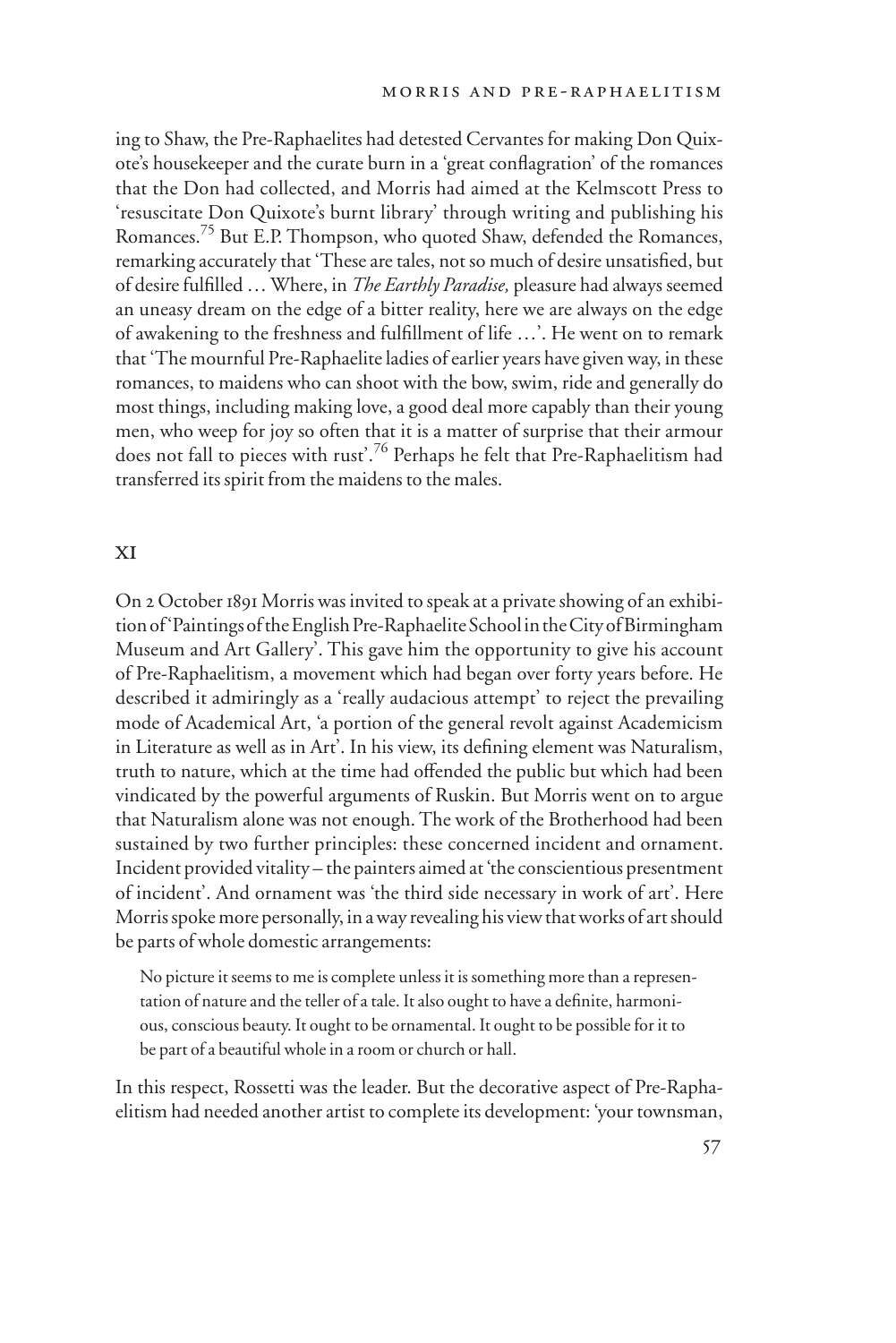Burne-Jones'. For Morris, it was difficult to speak of Burne-Jones, because they were such close friends, but he found it necessary to assert that Burne-Jones added 'the element of *perfect* ornamentation, the completely decorative side of the Art'. Thus art was taken back to the healthy state in which it had been before the Renaissance. The movement thus showed itself to be 'a branch of the great Gothic Art which once pervaded all Europe'.

All this is well argued, and shows Morris's awareness that the paintings of the school embodied various qualities, and should not be seen as having a single, easily-defined characteristic. He also ended his lecture with some good advice to his audience: they should not admire a picture 'because it is done by some man with a great name'; rather, they should 'find out for yourselves whether you can like it yourselves or not'.77 But from the point of view of this article, what is interesting is that Morris insists strongly on the importance of ornament in art, but still conceives of Pre-Raphaelitism solely in terms of painting, and so does not ask whether he was himself a Pre-Raphaelite designer.

### xii

It is clear that there is no simple answer to the question of Morris's relation to Pre-Raphaelitism. Very different views have been expressed by the critics quoted, from Watkinson on the early furniture of the Firm – 'none of it would have come about in the way it did had not Rossetti first have been one of that other group of seven, the PRB, or Morris and Burne-Jones not first been moved by Pre-Raphaelite painting' – and Susan Casteras's 'Without the legacy of these Pre-Raphaelite friendships, forces and interconnections, the Kelmscott Press and its commanding contributions to the art of the book might never have been, or at least might have been very different indeed', to Malcolm Haslam's remark about the later carpets, 'one is at a loss to say whether they are Persian or Gothic, until, that is, one realizes that they are neither; they are pure Morris'. Morris insisted that the influences to be drawn on by an artist were inevitably Nature and History, and, as far as he was concerned, Pre-Raphaelitism was part of that History. But his enthusiasm for nature and the arts of the Middle Ages, especially architecture and calligraphy, preceded his reading of Ruskin's Edinburgh lecture; it was 'the great Gothic Art which once pervaded all Europe' that inspired him. Caroline Arscott seems to me to have been particularly successful in describing the qualities to which we respond in Morris; in her striking phrase, they offer 'the vision of embodied cosmic unity'.78 If Morris did achieve, and convey, such a vision, and if we then press Arscott's term beyond the visual, as in the vision at the end of *News from Nowhere*, we will find ourselves, with Morris, in the area of concern over our human attitude to the earth on which we live. Here, it seems to me, the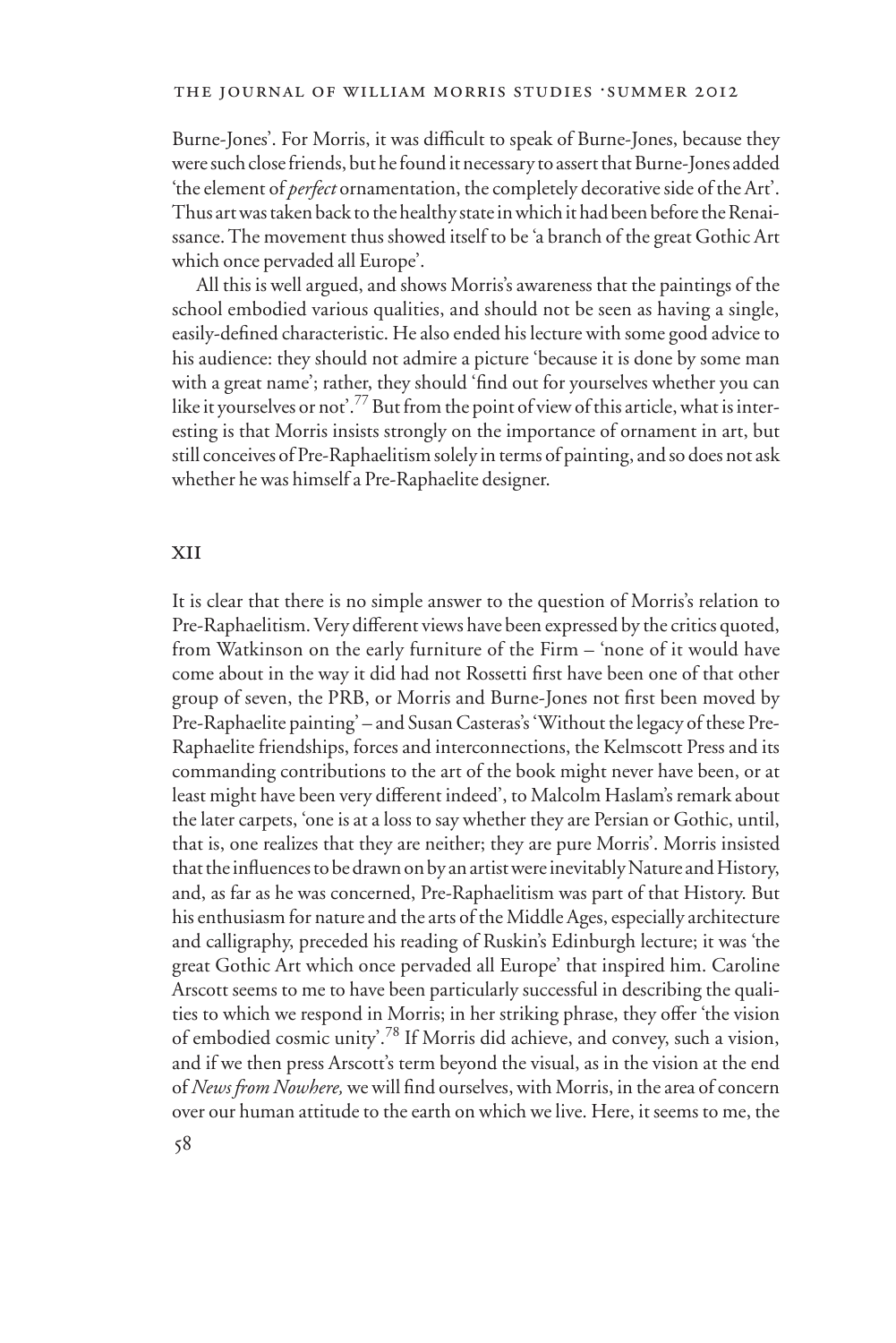strongest element was Morris's innate awareness of, and sympathetic response to, the natural world. This was undoubtedly encouraged by his reading of Ruskin and others, and by his knowledge of a wide range of works of visual art, but it was not dependent on them so much as on his own inner being.

## NOTES

- 1. This is a revised version of a lecture given at the conference on Pre-Raphaelitism at the University of Dundee in July 2011. I am grateful to Dr Jo George for her invitation to give the lecture.
- 2. Martin Meisel, ' "Half Sick of Shadows": The Aesthetic Dialogue in Pre-Raphaelite Painting' in U.C. Knoepflmacher & G.B. Tennyson, eds, *Nature and the Victorian Imagination*, London and Berkeley: University of California Press, 1977, p. 309.
- 3. *ibid.* p*.* 312. The quotation from *Modern Painters* I is in E.T. Cook & Alexander Wedderburn, eds, *The Library Edition of the Works of John Ruskin*, London: George Allen, 1903-12, Vol. III, p. 624. Subsequently Cook & Wedderburn.
- 4. Cook & Wedderburn, XII, p. 157. Ruskin gave four lectures on Architecture and Painting in Edinburgh during November 1853, the last being 'Pre-Raphaelitism'. The lectures were published in 1854.
- 5. Georgiana Burne-Jones, *Memorials of Edward Burne-Jones,* 1904; London: Lund Humphries, 1993, Vol. I, p. 99. Subsequently *Memorials*.
- 6. Linda Parry, ed, *William Morris,* London: Philip Wilson Publishers, 1996, Introduction, p. 14. Subsequently Parry.
- 7. J.W. Mackail, *The Life of William Morris,* 1899; London: Longman's, Green and Co., 1922, Vol. I, p. 42. Subsequently Mackail.
- 8. Mackail, Vol. I, p. 73
- 9. *Ibid*.
- 10. Fiona MacCarthy, *William Morris. A Life for Our Time.* London: Faber & Faber, 1994, p.73. Subsequently MacCarthy.
- 11. *Ibid*., p. 86.
- 12. *Ibid.*, p. 88.
- 13. Ray Watkinson, 'Painting', in Parry, pp. 90-98; p.90. Watkinson's is the fullest account we have of this aspect of Morris's work.
- 14. Mackail, Vol. I, p. 108.
- 15. Parry, p. 91.
- 16. Parry, p. 92.
- 17. MacCarthy, p. 123.
- 18. Parry, p. 24.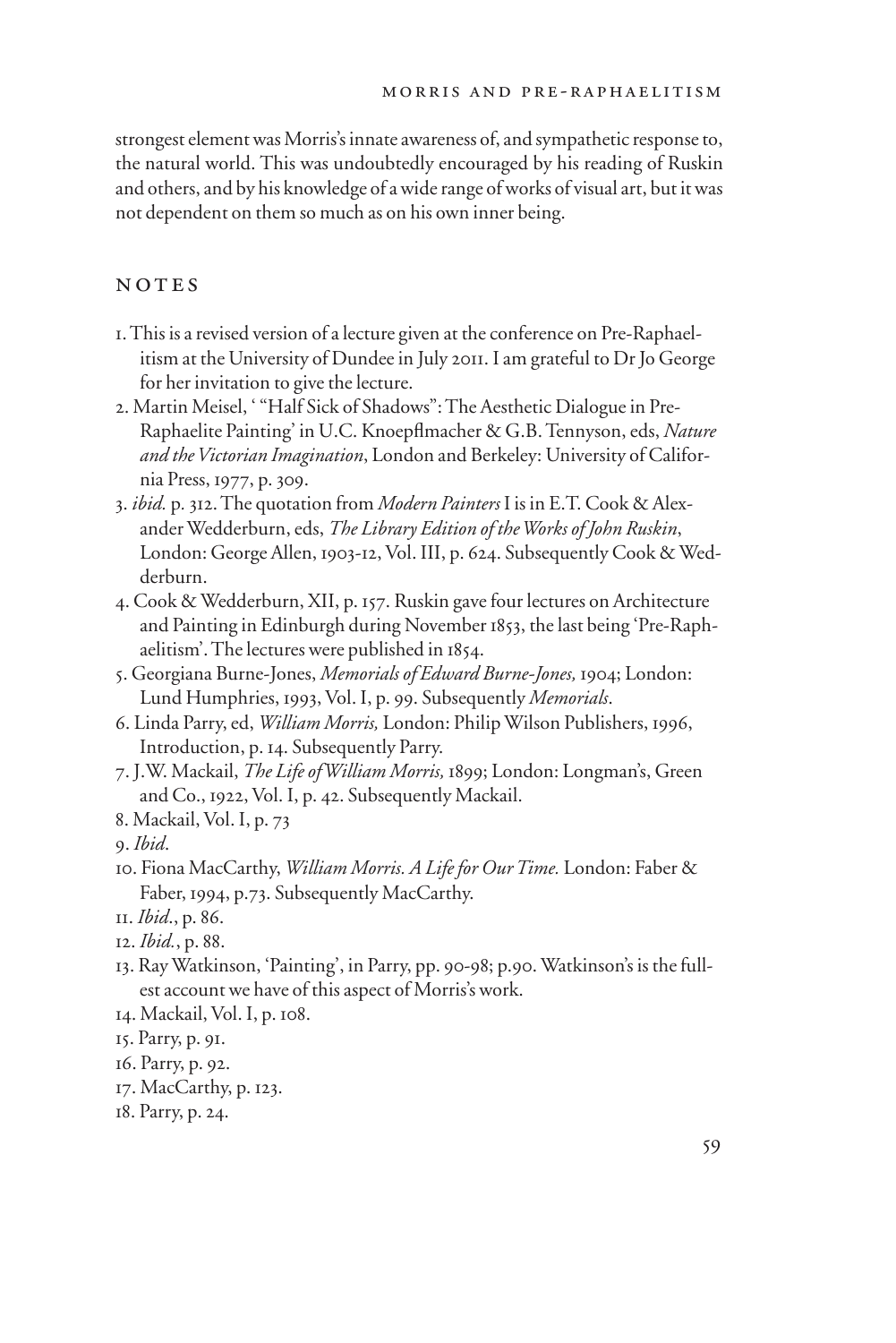- . Mackail, Vol. I, p. 123.
- . *Memorials,* Vol. I, p. 161. Burne-Jones's remark about Morris's disapproval of copying is pertinent to the theme of this article.
- . Nicholas Salmon with Derek Baker, *The William Morris Chronology,* Bristol: Thoemmes Press, 1996, p. 24.
- . Parry, p. 102.
- . W.R. Lethaby, *Philip Webb and His Work,* London: Raven Oak Press, 1935, p. .
- . Peter Faulkner, *William Morris: The Critical Heritage,* London: Routledge & Kegan Paul, 1973, p. 32. Afterwards *CH*.
- . *CH,* pp. 33, 35, 40, 37, 43, 44, 7, 433, 435, 439.
- . Paul Thompson, *The Work of William Morris,* Oxford: Oxford University Press, 1991, p. 100. Subsequently Paul Thompson.
- . Christopher Morley, 'Reform and Eastern Art', *Journal of the Decorative Arts Society,* 34, 2010, pp. 115, 114.
- . Charles Dickens, *Hard Times,* 1854; London and Glasgow: Collins, 1954, pp. -20.
- . John Holloway put this case strongly in his 1962 article '*Hard Times*: A History and a Criticism', in John Gross & Gabriel Pearson, eds, *Dickens and the Twentieth Century,* London: Routledge & Kegan Paul, 1962; 1966. Holloway describes the members of the Department as 'the most enlightened men in their field at the time'  $(p. 165)$ .
- . Allen Samuels, *Hard Times. An Introduction to a Variety of Criticism,* London: Macmillan 1992, p. 51.
- . Colin Cruise, *Pre-Raphaelite Drawing.* London: Thames & Hudson, 2011, p. . Subsequently Cruise.
- . Cruise, p. 183.
- . Paul Thompson, p. 108; Parry, p. 200.
- . Paul Thompson, p. 145.
- . Cruise p. 182.
- . Paul Thompson, p. 125.
- . Cruise, p. 181, 182, 183.
- . Ellen E. Frank, 'The Domestication of Nature: Five Houses in the Lake District' in U.C. Knoepflmacher & G.B. Harrison, eds, *Nature and the Victorian Imagination,* Los Angeles and London: University of California Press, 1970, p. 69. Subsequently Frank.
- . Frank, pp. 76-77.
- . Frank, p. 78, pp. 79-80.
- . Aymer Vallance, *William Morris. His Art, his Writings, his Public Life,* 1897; London: Studio editions, 1986; 1989 p. 14. Subsequently Vallance.
- . Vallance, p. 15.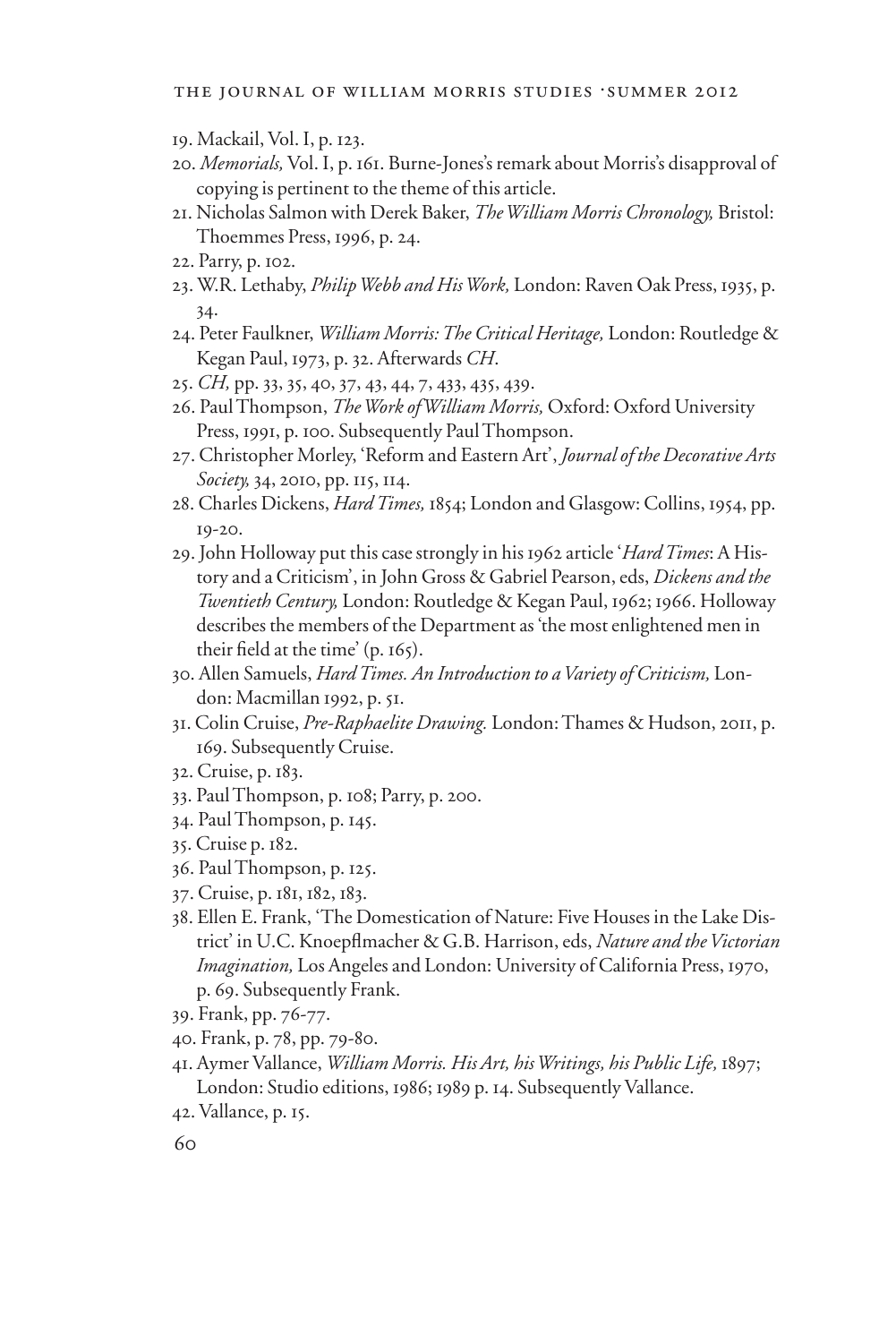- . Ray Watkinson, *Pre-Raphaelite Art and Design*, London: Studio Vista, 1970, p. 171. Subsequently Watkinson.
- . Watkinson, pp. 175, 176, 195.
- . Percy Lubbock, ed, *The Letters of Henry Jame*s, 2 vols., London: Macmillan, , Vol. II, pp. 16-19.
- . *CH,* pp. 167, 168, 171.
- . Elizabeth Helsinger, *Poetry and the Pre-Raphaelite Arts: Dante Gabriel Rossetti and William Morris,* New Haven and London: Yale University Press, , 352 pp. Afterwards Helsinger.
- . Tony Pinkney, Review of Helsinger, *Journal of William Morris Studies*, Vol. XVIII, No.2, pp. 93–94.
- . *CH,* p. 201.
- . *Hopes and Fears for Art* and *Signs of Change*, 1902; Bristol, Thoemmes Press, , p. 15.
- . Parry, p. 225; Paul Thompson, p. 122; Parry, p. 280,
- . Derek Baker, *The Flowers of William Morris*, London: Barn Elms Publishing, , pp. 69, 70, 86.
- . Caroline Arscott, *William Morris and Edward Burne-Jones. Interlacings* , New York and London: Yale University Press, 2008, p.32, p. 95. Subsequently Arscott.
- . E.P. Thompson, *William Morris, Romantic to Revolutionary,* 1955; London: Merlin Press, 1977, p. 273. Subsequently E.P. Thompson.
- . E.P. Thompson, p. 61.
- . William Gaunt, *The Pre-Raphaelite Dream,* 1942 (as *The Pre-Raphaelite Tragedy)*; London: The Reprint Society & Jonathan Cape, 1943, p. 227.
- . Krishnan Kumar, ed, *News from Nowhere,* Cambridge: Cambridge University Press, 1995, pp. viii, ix, xii, xv.
- . Arscott, p. 171.
- . Parry, p. 263.
- . Arscott, p. 191.
- . May Morris, ed, *William Morris. Artist, Writer, Socialist,* 2 vols, Oxford: Blackwell, 1936, Vol. I, p. 36. Subsequently *AWS.*
- . MacCarthy, p. 8.
- . Malcolm Haslam, *Arts and Crafts Carpets*, London: David Black Oriental Carpets, 1991, p. 53. Subsequently Haslam.
- . Haslam, pp. 58, 62, 78.
- . May Morris, ed, *The Collected Works of William Morris*, London: Longmans Green & Co., 1910-1915, Vol. XXII, pp. 195-6. Afterwards *CW*.
- . *CW*, Vol. XXII, pp. 199, 200-1.
- . *CW*, Vol. XXII, p. 194 ; and see Note 49.
- . Paul Thompson, p. 119.